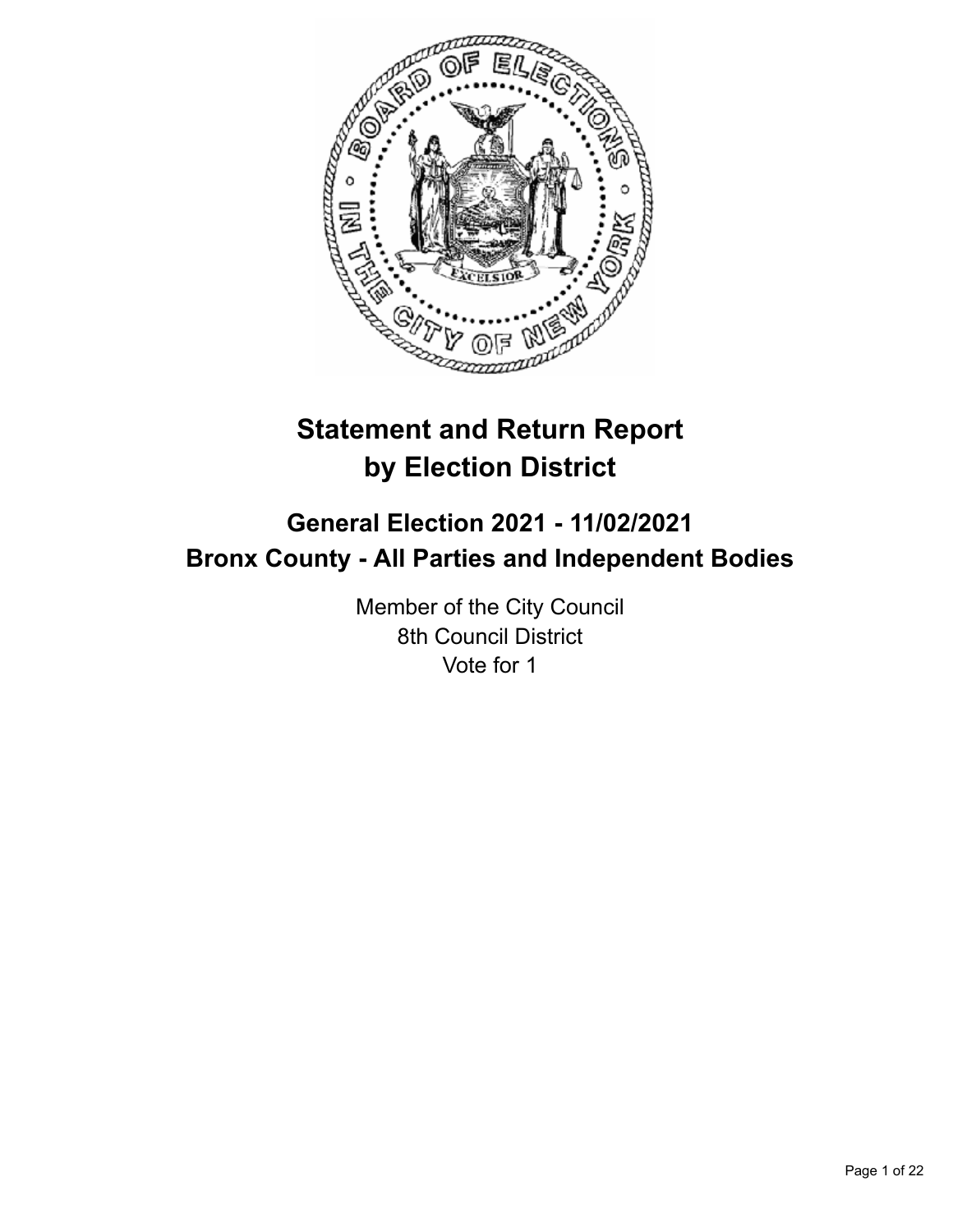

| PUBLIC COUNTER                                           | 40           |
|----------------------------------------------------------|--------------|
| <b>MANUALLY COUNTED EMERGENCY</b>                        | $\Omega$     |
| ABSENTEE / MILITARY                                      | $\mathbf{0}$ |
| AFFIDAVIT                                                | $\mathbf{0}$ |
| <b>Total Ballots</b>                                     | 40           |
| Less - Inapplicable Federal/Special Presidential Ballots | $\Omega$     |
| <b>Total Applicable Ballots</b>                          | 40           |
| DIANA I. AYALA (DEMOCRATIC)                              | 28           |
| <b>Total Votes</b>                                       | 28           |
| Unrecorded                                               | 12           |

#### **049/77**

| PUBLIC COUNTER                                           | 78       |
|----------------------------------------------------------|----------|
| <b>MANUALLY COUNTED EMERGENCY</b>                        | $\Omega$ |
| <b>ABSENTEE / MILITARY</b>                               | 3        |
| <b>AFFIDAVIT</b>                                         | 0        |
| <b>Total Ballots</b>                                     | 81       |
| Less - Inapplicable Federal/Special Presidential Ballots | $\Omega$ |
| <b>Total Applicable Ballots</b>                          | 81       |
| DIANA I. AYALA (DEMOCRATIC)                              | 58       |
| <b>Total Votes</b>                                       | 58       |
| Unrecorded                                               | 23       |

| <b>PUBLIC COUNTER</b>                                    | 94       |
|----------------------------------------------------------|----------|
| MANUALLY COUNTED EMERGENCY                               | $\Omega$ |
| ABSENTEE / MILITARY                                      | 6        |
| AFFIDAVIT                                                |          |
| <b>Total Ballots</b>                                     | 101      |
| Less - Inapplicable Federal/Special Presidential Ballots | 0        |
| <b>Total Applicable Ballots</b>                          | 101      |
| DIANA I. AYALA (DEMOCRATIC)                              | 69       |
| <b>Total Votes</b>                                       | 69       |
| Unrecorded                                               | 32       |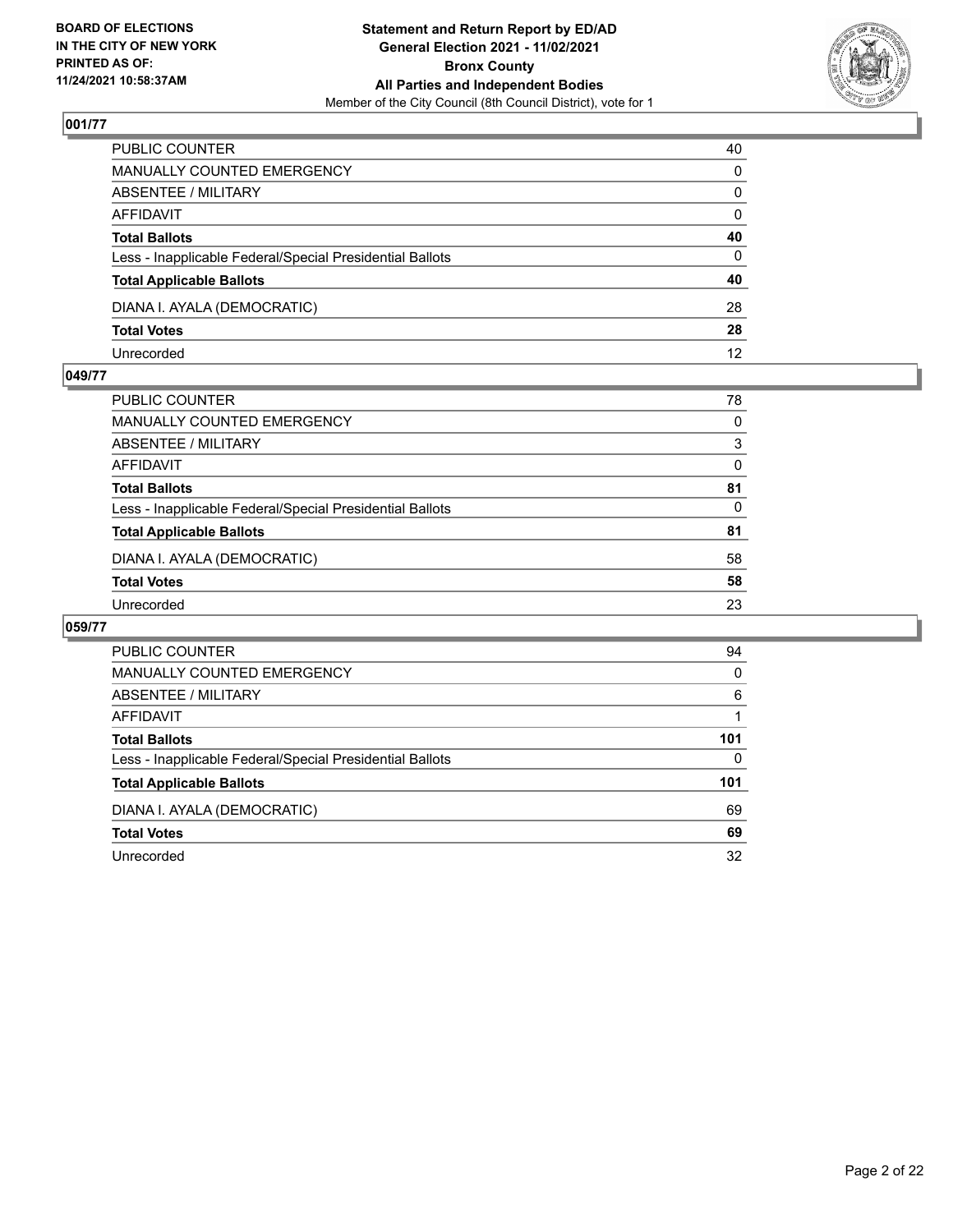

| <b>PUBLIC COUNTER</b>                                    | 135            |
|----------------------------------------------------------|----------------|
| <b>MANUALLY COUNTED EMERGENCY</b>                        | 0              |
| ABSENTEE / MILITARY                                      | $\overline{7}$ |
| <b>AFFIDAVIT</b>                                         | $\overline{2}$ |
| <b>Total Ballots</b>                                     | 144            |
| Less - Inapplicable Federal/Special Presidential Ballots | 0              |
| <b>Total Applicable Ballots</b>                          | 144            |
| DIANA I. AYALA (DEMOCRATIC)                              | 105            |
| DOUGLAS JOSEPH MATHEWS (WRITE-IN)                        |                |
| SUZI MARTE (WRITE-IN)                                    |                |
| UNATTRIBUTABLE WRITE-IN (WRITE-IN)                       | $\overline{2}$ |
| <b>Total Votes</b>                                       | 109            |
| Unrecorded                                               | 35             |

## **066/77**

| PUBLIC COUNTER                                           | 18       |
|----------------------------------------------------------|----------|
| <b>MANUALLY COUNTED EMERGENCY</b>                        | $\Omega$ |
| ABSENTEE / MILITARY                                      | $\Omega$ |
| AFFIDAVIT                                                | $\Omega$ |
| <b>Total Ballots</b>                                     | 18       |
| Less - Inapplicable Federal/Special Presidential Ballots | $\Omega$ |
| <b>Total Applicable Ballots</b>                          | 18       |
| DIANA I. AYALA (DEMOCRATIC)                              | 14       |
| <b>Total Votes</b>                                       | 14       |
| Unrecorded                                               | 4        |

| <b>PUBLIC COUNTER</b>                                    | 120 |
|----------------------------------------------------------|-----|
| MANUALLY COUNTED EMERGENCY                               | 0   |
| ABSENTEE / MILITARY                                      | 7   |
| AFFIDAVIT                                                | 4   |
| <b>Total Ballots</b>                                     | 131 |
| Less - Inapplicable Federal/Special Presidential Ballots | 0   |
| <b>Total Applicable Ballots</b>                          | 131 |
| DIANA I. AYALA (DEMOCRATIC)                              | 103 |
| <b>Total Votes</b>                                       | 103 |
| Unrecorded                                               | 28  |
| 069/77 COMBINED into: 049/77                             |     |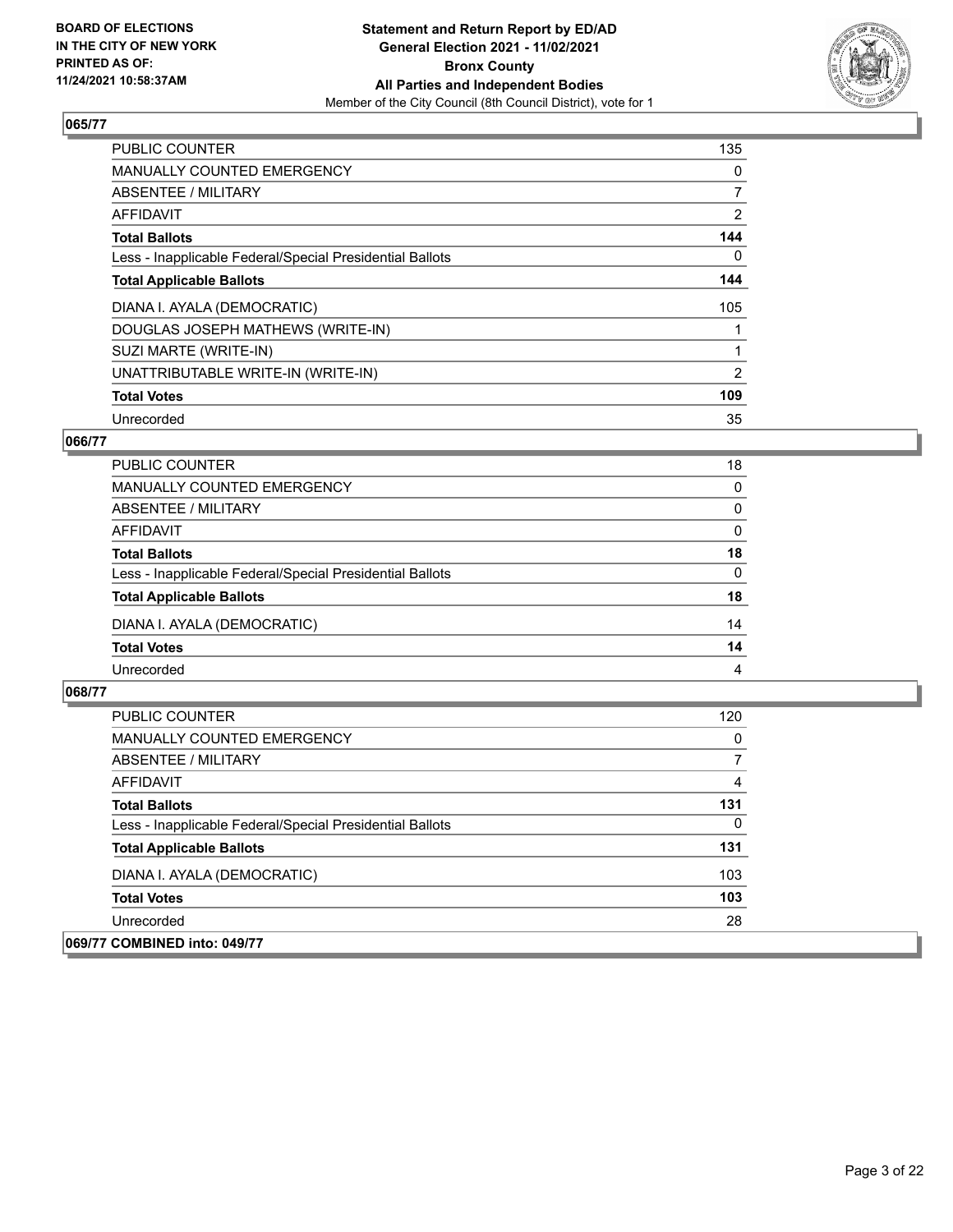

| PUBLIC COUNTER                                           | 0            |
|----------------------------------------------------------|--------------|
| MANUALLY COUNTED EMERGENCY                               | 0            |
| ABSENTEE / MILITARY                                      | 0            |
| AFFIDAVIT                                                | $\Omega$     |
| <b>Total Ballots</b>                                     | 0            |
| Less - Inapplicable Federal/Special Presidential Ballots | $\Omega$     |
| <b>Total Applicable Ballots</b>                          | 0            |
| DIANA I. AYALA (DEMOCRATIC)                              | <sup>0</sup> |
| <b>Total Votes</b>                                       | 0            |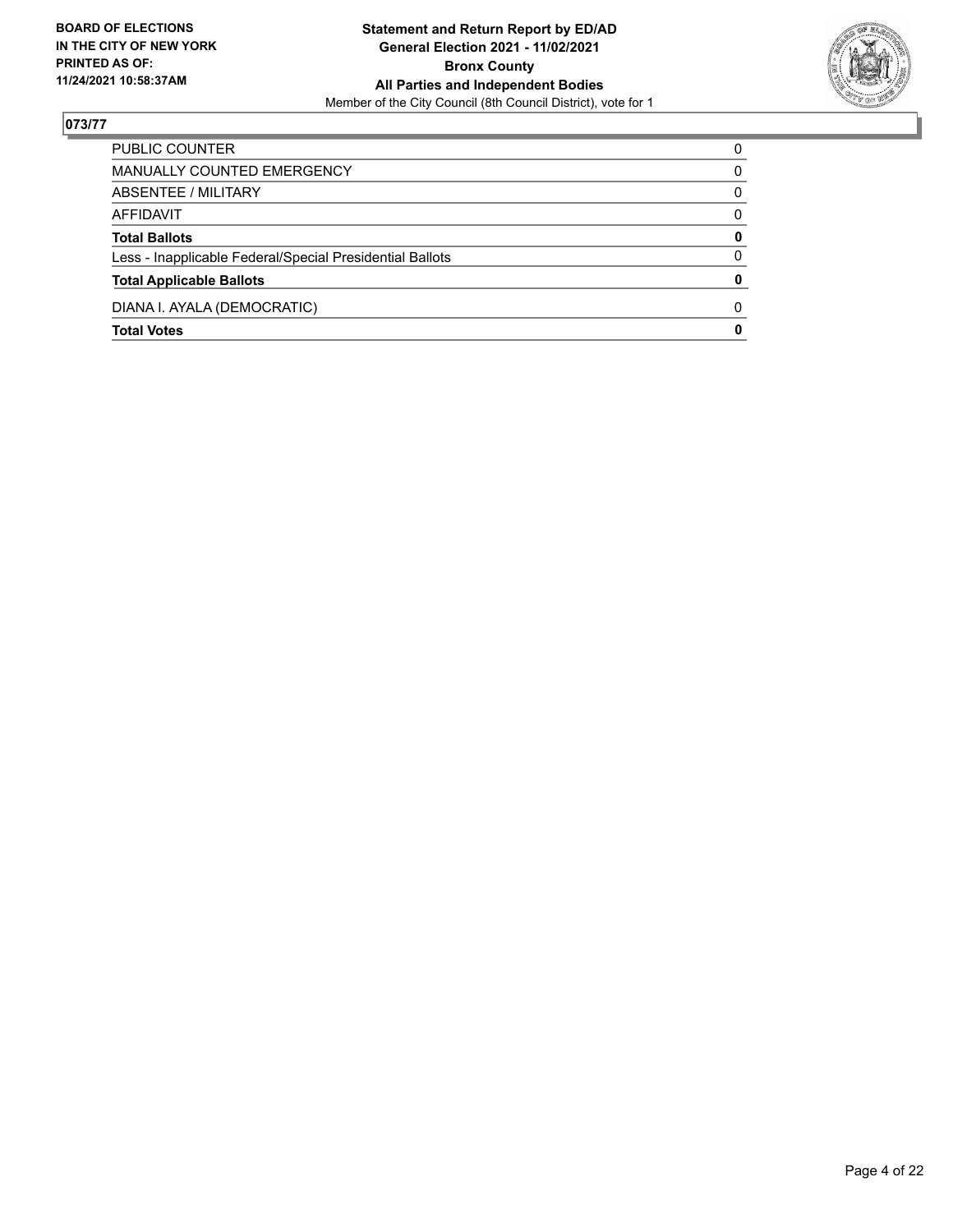

| PUBLIC COUNTER                                           | 104          |
|----------------------------------------------------------|--------------|
| <b>MANUALLY COUNTED EMERGENCY</b>                        | $\mathbf{0}$ |
| <b>ABSENTEE / MILITARY</b>                               | 2            |
| <b>AFFIDAVIT</b>                                         |              |
| <b>Total Ballots</b>                                     | 107          |
| Less - Inapplicable Federal/Special Presidential Ballots | 0            |
| <b>Total Applicable Ballots</b>                          | 107          |
| DIANA I. AYALA (DEMOCRATIC)                              | 79           |
| TAMIKA MAPP (WRITE-IN)                                   |              |
| <b>Total Votes</b>                                       | 80           |
| Unrecorded                                               | 27           |

#### **010/84**

| <b>PUBLIC COUNTER</b>                                    | 150      |
|----------------------------------------------------------|----------|
| MANUALLY COUNTED EMERGENCY                               | $\Omega$ |
| ABSENTEE / MILITARY                                      | 7        |
| AFFIDAVIT                                                | $\Omega$ |
| <b>Total Ballots</b>                                     | 157      |
| Less - Inapplicable Federal/Special Presidential Ballots | $\Omega$ |
| <b>Total Applicable Ballots</b>                          | 157      |
| DIANA I. AYALA (DEMOCRATIC)                              | 119      |
| <b>Total Votes</b>                                       | 119      |
| Unrecorded                                               | 38       |

| <b>PUBLIC COUNTER</b>                                    | 167 |
|----------------------------------------------------------|-----|
| <b>MANUALLY COUNTED EMERGENCY</b>                        | 0   |
| ABSENTEE / MILITARY                                      | 16  |
| AFFIDAVIT                                                | 2   |
| <b>Total Ballots</b>                                     | 185 |
| Less - Inapplicable Federal/Special Presidential Ballots | 0   |
| <b>Total Applicable Ballots</b>                          | 185 |
| DIANA I. AYALA (DEMOCRATIC)                              | 125 |
| CARMEN DE LA ROSA (WRITE-IN)                             |     |
| DEAN ANTONETTY (WRITE-IN)                                |     |
| <b>Total Votes</b>                                       | 127 |
| Unrecorded                                               | 58  |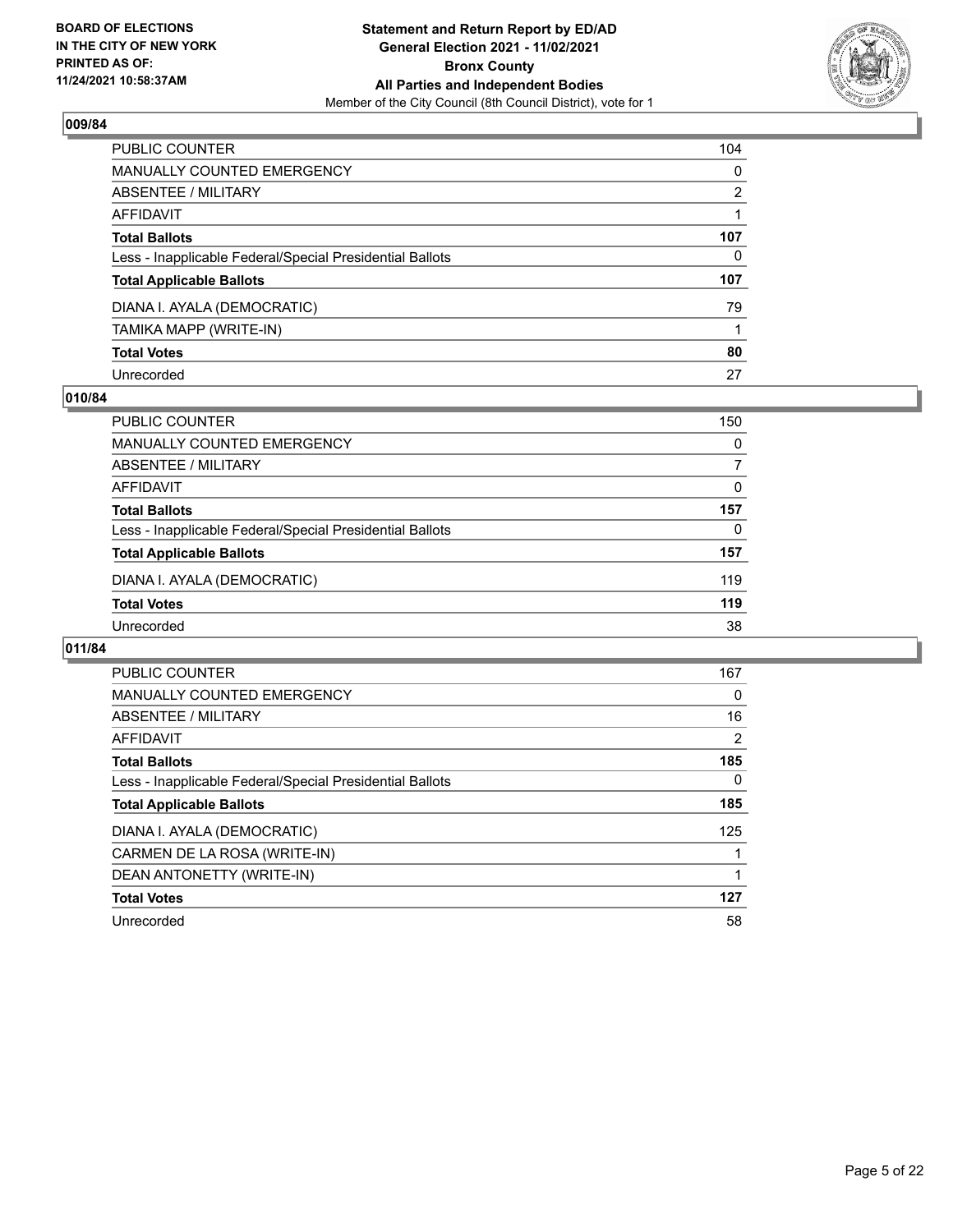

| PUBLIC COUNTER                                           | 94           |
|----------------------------------------------------------|--------------|
| MANUALLY COUNTED EMERGENCY                               | $\mathbf{0}$ |
| <b>ABSENTEE / MILITARY</b>                               | 3            |
| AFFIDAVIT                                                |              |
| <b>Total Ballots</b>                                     | 98           |
| Less - Inapplicable Federal/Special Presidential Ballots | $\Omega$     |
| <b>Total Applicable Ballots</b>                          | 98           |
| DIANA I. AYALA (DEMOCRATIC)                              | 75           |
| <b>Total Votes</b>                                       | 75           |
| Unrecorded                                               | 23           |

#### **013/84**

| PUBLIC COUNTER                                           | 121      |
|----------------------------------------------------------|----------|
| <b>MANUALLY COUNTED EMERGENCY</b>                        | $\Omega$ |
| <b>ABSENTEE / MILITARY</b>                               | 11       |
| AFFIDAVIT                                                | 5        |
| <b>Total Ballots</b>                                     | 137      |
| Less - Inapplicable Federal/Special Presidential Ballots | $\Omega$ |
| <b>Total Applicable Ballots</b>                          | 137      |
| DIANA I. AYALA (DEMOCRATIC)                              | 104      |
| <b>Total Votes</b>                                       | 104      |
| Unrecorded                                               | 33       |
|                                                          |          |

| <b>PUBLIC COUNTER</b>                                    | 156 |
|----------------------------------------------------------|-----|
| MANUALLY COUNTED EMERGENCY                               | 0   |
| ABSENTEE / MILITARY                                      | 10  |
| <b>AFFIDAVIT</b>                                         | 1   |
| <b>Total Ballots</b>                                     | 167 |
| Less - Inapplicable Federal/Special Presidential Ballots | 0   |
| <b>Total Applicable Ballots</b>                          | 167 |
| DIANA I. AYALA (DEMOCRATIC)                              | 128 |
| ALBERT GREEN III (WRITE-IN)                              | 1   |
| <b>CURTIS SLIWA (WRITE-IN)</b>                           |     |
| HEATHER LEE DIAZ (WRITE-IN)                              | 1   |
| <b>JENNY BRIGHT (WRITE-IN)</b>                           | 1   |
| <b>Total Votes</b>                                       | 132 |
| Unrecorded                                               | 35  |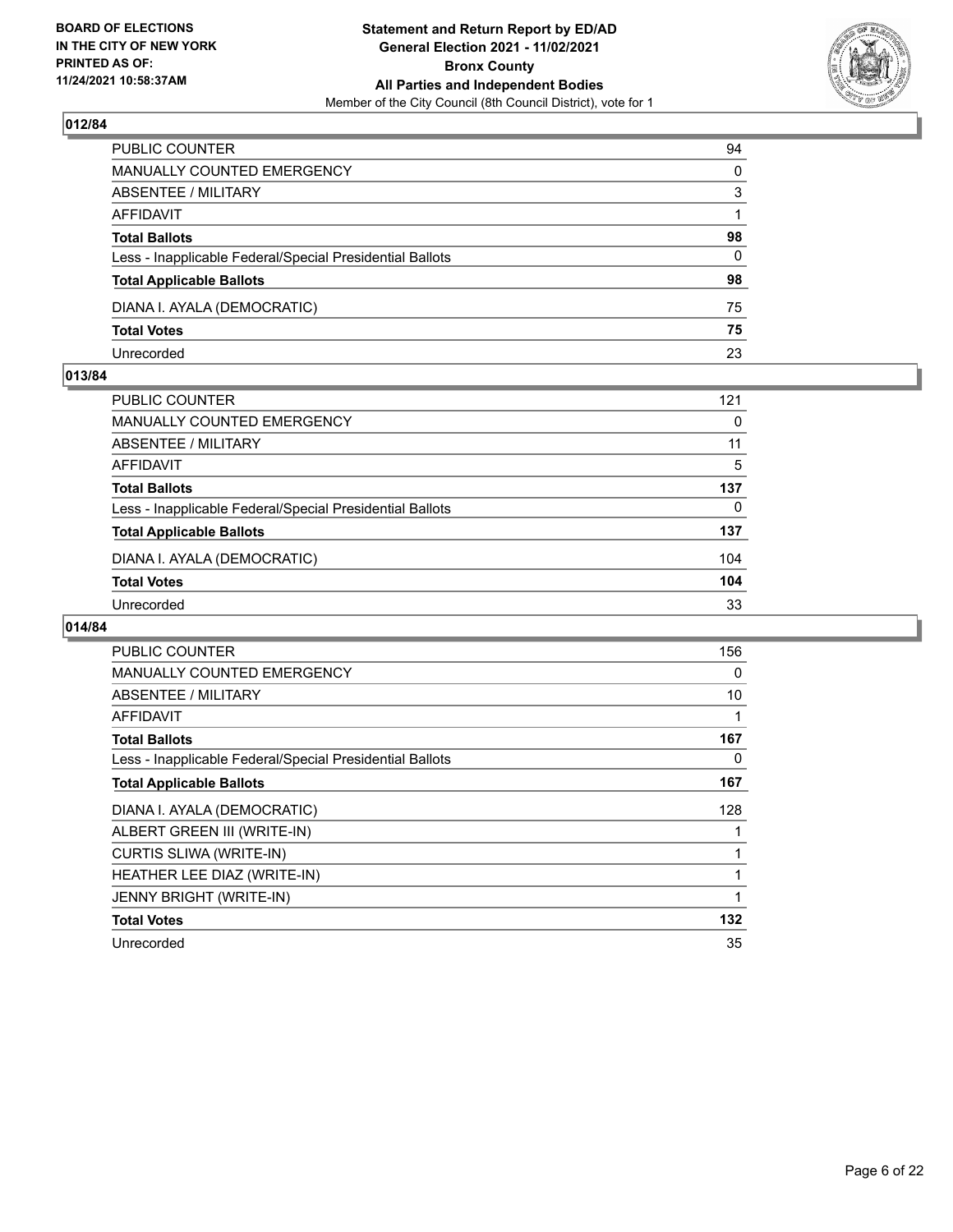

| PUBLIC COUNTER                                           | 109      |
|----------------------------------------------------------|----------|
| <b>MANUALLY COUNTED EMERGENCY</b>                        | $\Omega$ |
| ABSENTEE / MILITARY                                      | 8        |
| AFFIDAVIT                                                | $\Omega$ |
| <b>Total Ballots</b>                                     | 117      |
| Less - Inapplicable Federal/Special Presidential Ballots | $\Omega$ |
| <b>Total Applicable Ballots</b>                          | 117      |
| DIANA I. AYALA (DEMOCRATIC)                              | 82       |
| <b>Total Votes</b>                                       | 82       |
| Unrecorded                                               | 35       |

#### **016/84**

| PUBLIC COUNTER                                           | 152      |
|----------------------------------------------------------|----------|
| <b>MANUALLY COUNTED EMERGENCY</b>                        | 0        |
| ABSENTEE / MILITARY                                      | 8        |
| AFFIDAVIT                                                | $\Omega$ |
| <b>Total Ballots</b>                                     | 160      |
| Less - Inapplicable Federal/Special Presidential Ballots | $\Omega$ |
| <b>Total Applicable Ballots</b>                          | 160      |
| DIANA I. AYALA (DEMOCRATIC)                              | 129      |
| <b>Total Votes</b>                                       | 129      |
| Unrecorded                                               | 31       |

## **018/84**

| PUBLIC COUNTER                                           | 86             |
|----------------------------------------------------------|----------------|
| MANUALLY COUNTED EMERGENCY                               | 0              |
| ABSENTEE / MILITARY                                      | 4              |
| AFFIDAVIT                                                | $\overline{2}$ |
| <b>Total Ballots</b>                                     | 92             |
| Less - Inapplicable Federal/Special Presidential Ballots | 0              |
| <b>Total Applicable Ballots</b>                          | 92             |
| DIANA I. AYALA (DEMOCRATIC)                              | 70             |
| <b>Total Votes</b>                                       | 70             |
| Unrecorded                                               | 22             |

| PUBLIC COUNTER                                           | 163 |
|----------------------------------------------------------|-----|
| <b>MANUALLY COUNTED EMERGENCY</b>                        | 0   |
| ABSENTEE / MILITARY                                      | 5   |
| AFFIDAVIT                                                | 0   |
| <b>Total Ballots</b>                                     | 168 |
| Less - Inapplicable Federal/Special Presidential Ballots | 0   |
| <b>Total Applicable Ballots</b>                          | 168 |
| DIANA I. AYALA (DEMOCRATIC)                              | 119 |
| UNATTRIBUTABLE WRITE-IN (WRITE-IN)                       |     |
| <b>Total Votes</b>                                       | 120 |
| Unrecorded                                               | 48  |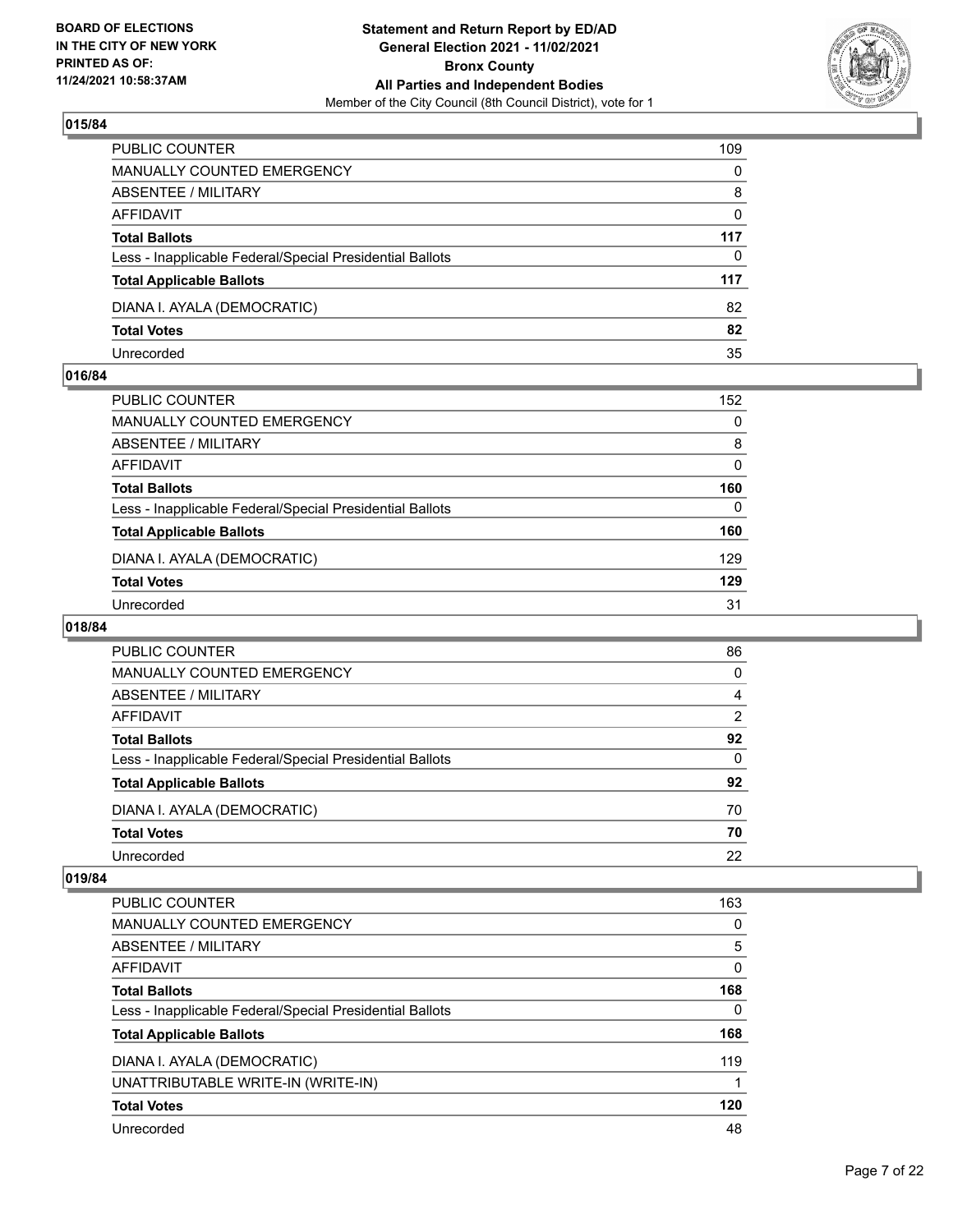

| <b>PUBLIC COUNTER</b>                                    | 161      |
|----------------------------------------------------------|----------|
| <b>MANUALLY COUNTED EMERGENCY</b>                        | $\Omega$ |
| ABSENTEE / MILITARY                                      | 6        |
| AFFIDAVIT                                                |          |
| <b>Total Ballots</b>                                     | 168      |
| Less - Inapplicable Federal/Special Presidential Ballots | 0        |
| <b>Total Applicable Ballots</b>                          | 168      |
| DIANA I. AYALA (DEMOCRATIC)                              | 142      |
| MICHAEL BRADY (WRITE-IN)                                 |          |
| UNATTRIBUTABLE WRITE-IN (WRITE-IN)                       | 3        |
| <b>Total Votes</b>                                       | 146      |
| Unrecorded                                               | 22       |

#### **021/84**

| <b>PUBLIC COUNTER</b>                                    | 19       |
|----------------------------------------------------------|----------|
| MANUALLY COUNTED EMERGENCY                               | $\Omega$ |
| ABSENTEE / MILITARY                                      | 4        |
| AFFIDAVIT                                                | $\Omega$ |
| <b>Total Ballots</b>                                     | 23       |
| Less - Inapplicable Federal/Special Presidential Ballots | $\Omega$ |
| <b>Total Applicable Ballots</b>                          | 23       |
| DIANA I. AYALA (DEMOCRATIC)                              | 20       |
| <b>Total Votes</b>                                       | 20       |
| Unrecorded                                               | 3        |

| <b>PUBLIC COUNTER</b>                                    | 126 |
|----------------------------------------------------------|-----|
| <b>MANUALLY COUNTED EMERGENCY</b>                        | 0   |
| ABSENTEE / MILITARY                                      | 6   |
| AFFIDAVIT                                                |     |
| <b>Total Ballots</b>                                     | 133 |
| Less - Inapplicable Federal/Special Presidential Ballots | 0   |
| <b>Total Applicable Ballots</b>                          | 133 |
| DIANA I. AYALA (DEMOCRATIC)                              | 106 |
| UNATTRIBUTABLE WRITE-IN (WRITE-IN)                       |     |
| <b>Total Votes</b>                                       | 107 |
| Unrecorded                                               | 26  |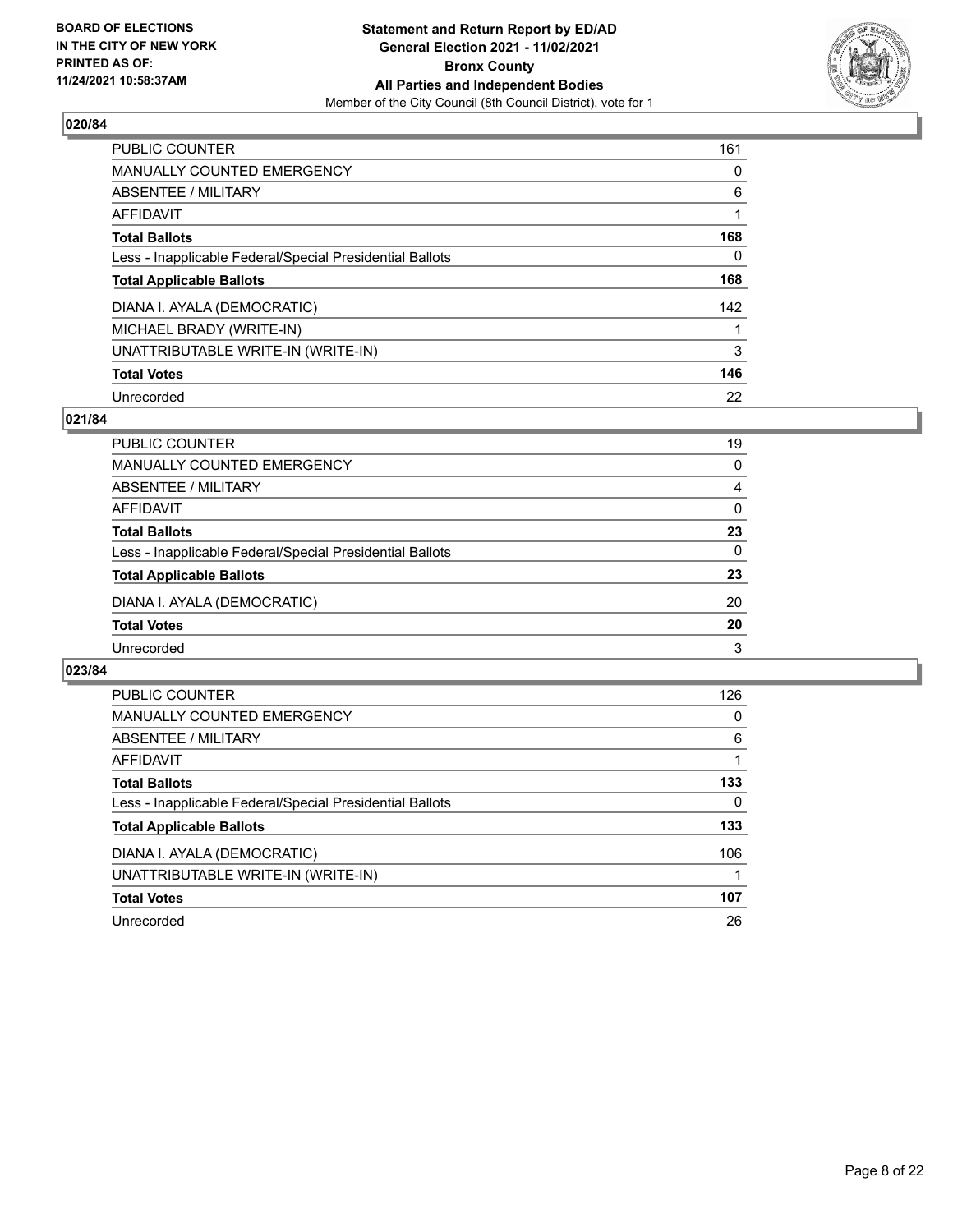

| PUBLIC COUNTER                                           | 120          |
|----------------------------------------------------------|--------------|
| MANUALLY COUNTED EMERGENCY                               | $\Omega$     |
| ABSENTEE / MILITARY                                      | 10           |
| AFFIDAVIT                                                | $\mathbf{0}$ |
| <b>Total Ballots</b>                                     | 130          |
| Less - Inapplicable Federal/Special Presidential Ballots | $\mathbf{0}$ |
| <b>Total Applicable Ballots</b>                          | 130          |
| DIANA I. AYALA (DEMOCRATIC)                              | 83           |
| <b>Total Votes</b>                                       | 83           |
| Unrecorded                                               | 47           |

#### **025/84**

| PUBLIC COUNTER                                           | 120 |
|----------------------------------------------------------|-----|
| <b>MANUALLY COUNTED EMERGENCY</b>                        | 0   |
| ABSENTEE / MILITARY                                      | 6   |
| AFFIDAVIT                                                | 0   |
| <b>Total Ballots</b>                                     | 126 |
| Less - Inapplicable Federal/Special Presidential Ballots | 0   |
| <b>Total Applicable Ballots</b>                          | 126 |
| DIANA I. AYALA (DEMOCRATIC)                              | 94  |
| ANTONIO SEGRAVE (WRITE-IN)                               |     |
| ARTHUR M JOHNSON (WRITE-IN)                              |     |
| <b>Total Votes</b>                                       | 96  |
| Unrecorded                                               | 30  |
|                                                          |     |

| PUBLIC COUNTER                                           | 73       |
|----------------------------------------------------------|----------|
| <b>MANUALLY COUNTED EMERGENCY</b>                        | 0        |
| ABSENTEE / MILITARY                                      | 6        |
| AFFIDAVIT                                                | $\Omega$ |
| <b>Total Ballots</b>                                     | 79       |
| Less - Inapplicable Federal/Special Presidential Ballots | 0        |
| <b>Total Applicable Ballots</b>                          | 79       |
| DIANA I. AYALA (DEMOCRATIC)                              | 56       |
| <b>Total Votes</b>                                       | 56       |
| Unrecorded                                               | 23       |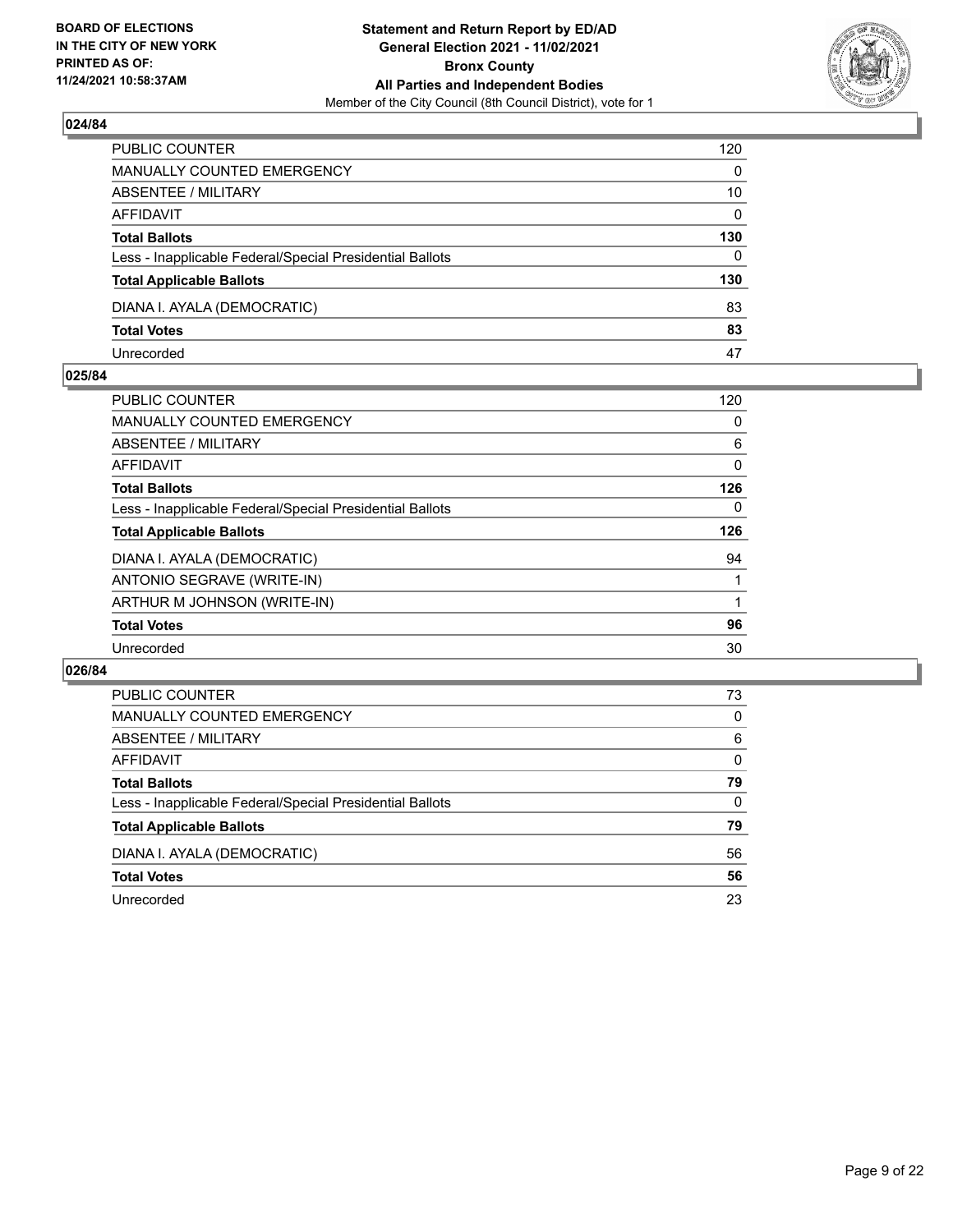

| PUBLIC COUNTER                                           | 115          |
|----------------------------------------------------------|--------------|
| MANUALLY COUNTED EMERGENCY                               | 0            |
| ABSENTEE / MILITARY                                      | 5            |
| AFFIDAVIT                                                | $\mathbf{0}$ |
| Total Ballots                                            | 120          |
| Less - Inapplicable Federal/Special Presidential Ballots | $\Omega$     |
| <b>Total Applicable Ballots</b>                          | 120          |
| DIANA I. AYALA (DEMOCRATIC)                              | 97           |
| UNATTRIBUTABLE WRITE-IN (WRITE-IN)                       |              |
| <b>Total Votes</b>                                       | 98           |
| Unrecorded                                               | 22           |

#### **028/84**

| PUBLIC COUNTER                                           | 107      |
|----------------------------------------------------------|----------|
| <b>MANUALLY COUNTED EMERGENCY</b>                        | 0        |
| ABSENTEE / MILITARY                                      |          |
| AFFIDAVIT                                                | $\Omega$ |
| <b>Total Ballots</b>                                     | 108      |
| Less - Inapplicable Federal/Special Presidential Ballots | $\Omega$ |
| <b>Total Applicable Ballots</b>                          | 108      |
| DIANA I. AYALA (DEMOCRATIC)                              | 81       |
| <b>Total Votes</b>                                       | 81       |
| Unrecorded                                               | 27       |
|                                                          |          |

#### **029/84**

| PUBLIC COUNTER                                           | 90       |
|----------------------------------------------------------|----------|
| <b>MANUALLY COUNTED EMERGENCY</b>                        | $\Omega$ |
| ABSENTEE / MILITARY                                      | 3        |
| AFFIDAVIT                                                |          |
| <b>Total Ballots</b>                                     | 94       |
| Less - Inapplicable Federal/Special Presidential Ballots | $\Omega$ |
| <b>Total Applicable Ballots</b>                          | 94       |
| DIANA I. AYALA (DEMOCRATIC)                              | 69       |
| <b>Total Votes</b>                                       | 69       |
| Unrecorded                                               | 25       |

| <b>PUBLIC COUNTER</b>                                    | 69       |
|----------------------------------------------------------|----------|
| MANUALLY COUNTED EMERGENCY                               | $\Omega$ |
| ABSENTEE / MILITARY                                      | 2        |
| AFFIDAVIT                                                |          |
| <b>Total Ballots</b>                                     | 72       |
| Less - Inapplicable Federal/Special Presidential Ballots | $\Omega$ |
| <b>Total Applicable Ballots</b>                          | 72       |
| DIANA I. AYALA (DEMOCRATIC)                              | 56       |
| <b>Total Votes</b>                                       | 56       |
| Unrecorded                                               | 16       |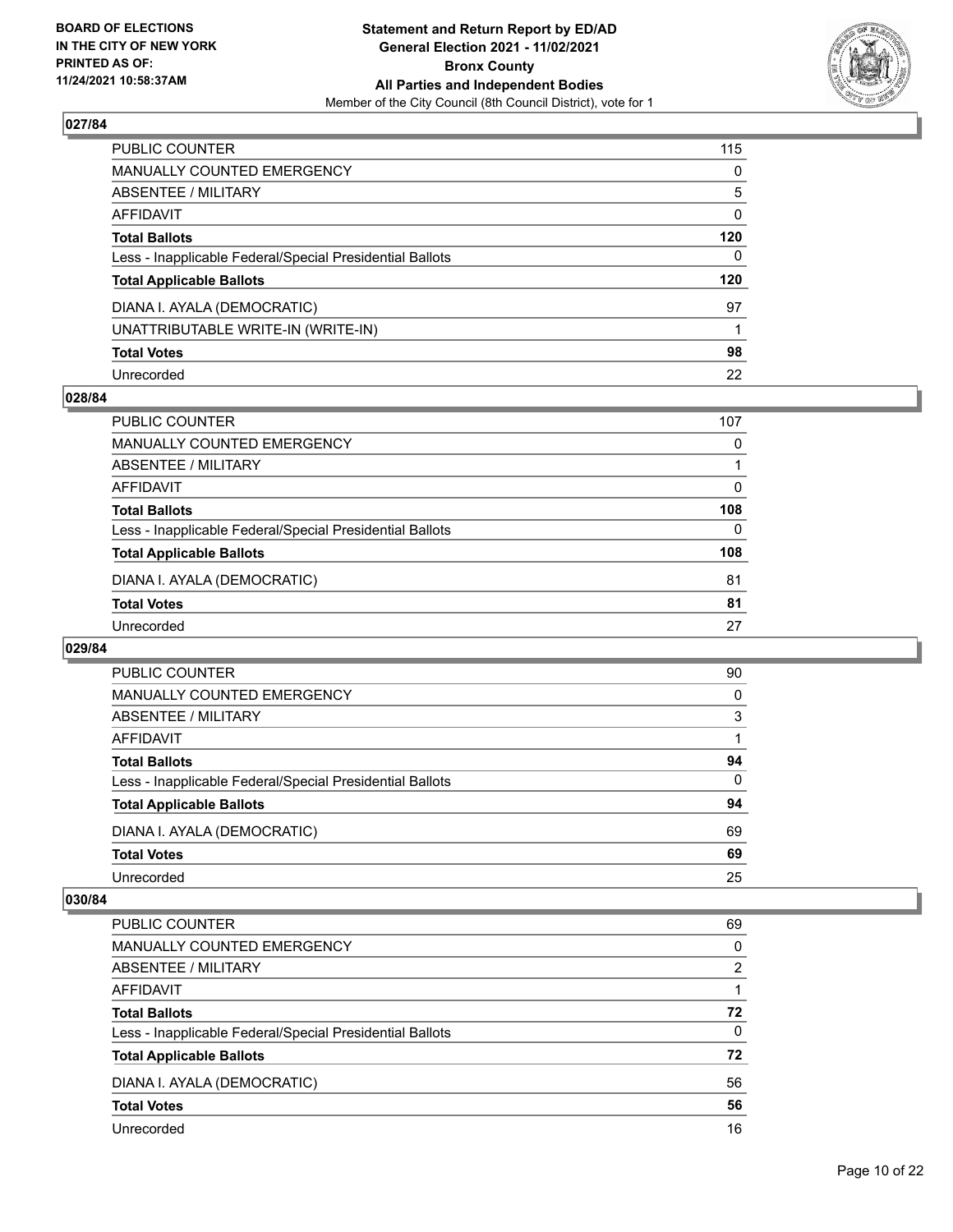

| PUBLIC COUNTER                                           | 59       |
|----------------------------------------------------------|----------|
| MANUALLY COUNTED EMERGENCY                               | $\Omega$ |
| ABSENTEE / MILITARY                                      | 2        |
| AFFIDAVIT                                                | $\Omega$ |
| <b>Total Ballots</b>                                     | 61       |
| Less - Inapplicable Federal/Special Presidential Ballots | $\Omega$ |
| <b>Total Applicable Ballots</b>                          | 61       |
| DIANA I. AYALA (DEMOCRATIC)                              | 50       |
| <b>Total Votes</b>                                       | 50       |
| Unrecorded                                               | 11       |

#### **032/84**

| PUBLIC COUNTER                                           | 61       |
|----------------------------------------------------------|----------|
| <b>MANUALLY COUNTED EMERGENCY</b>                        | 0        |
| <b>ABSENTEE / MILITARY</b>                               | 4        |
| <b>AFFIDAVIT</b>                                         | 0        |
| <b>Total Ballots</b>                                     | 65       |
| Less - Inapplicable Federal/Special Presidential Ballots | $\Omega$ |
| <b>Total Applicable Ballots</b>                          | 65       |
| DIANA I. AYALA (DEMOCRATIC)                              | 45       |
| <b>Total Votes</b>                                       | 45       |
| Unrecorded                                               | 20       |

| <b>PUBLIC COUNTER</b>                                    | 71       |
|----------------------------------------------------------|----------|
| MANUALLY COUNTED EMERGENCY                               | 0        |
| ABSENTEE / MILITARY                                      | 2        |
| AFFIDAVIT                                                | 2        |
| <b>Total Ballots</b>                                     | 75       |
| Less - Inapplicable Federal/Special Presidential Ballots | $\Omega$ |
| <b>Total Applicable Ballots</b>                          | 75       |
| DIANA I. AYALA (DEMOCRATIC)                              | 47       |
| KARLA VALASQUEZ (WRITE-IN)                               |          |
| <b>Total Votes</b>                                       | 48       |
| Unrecorded                                               | 27       |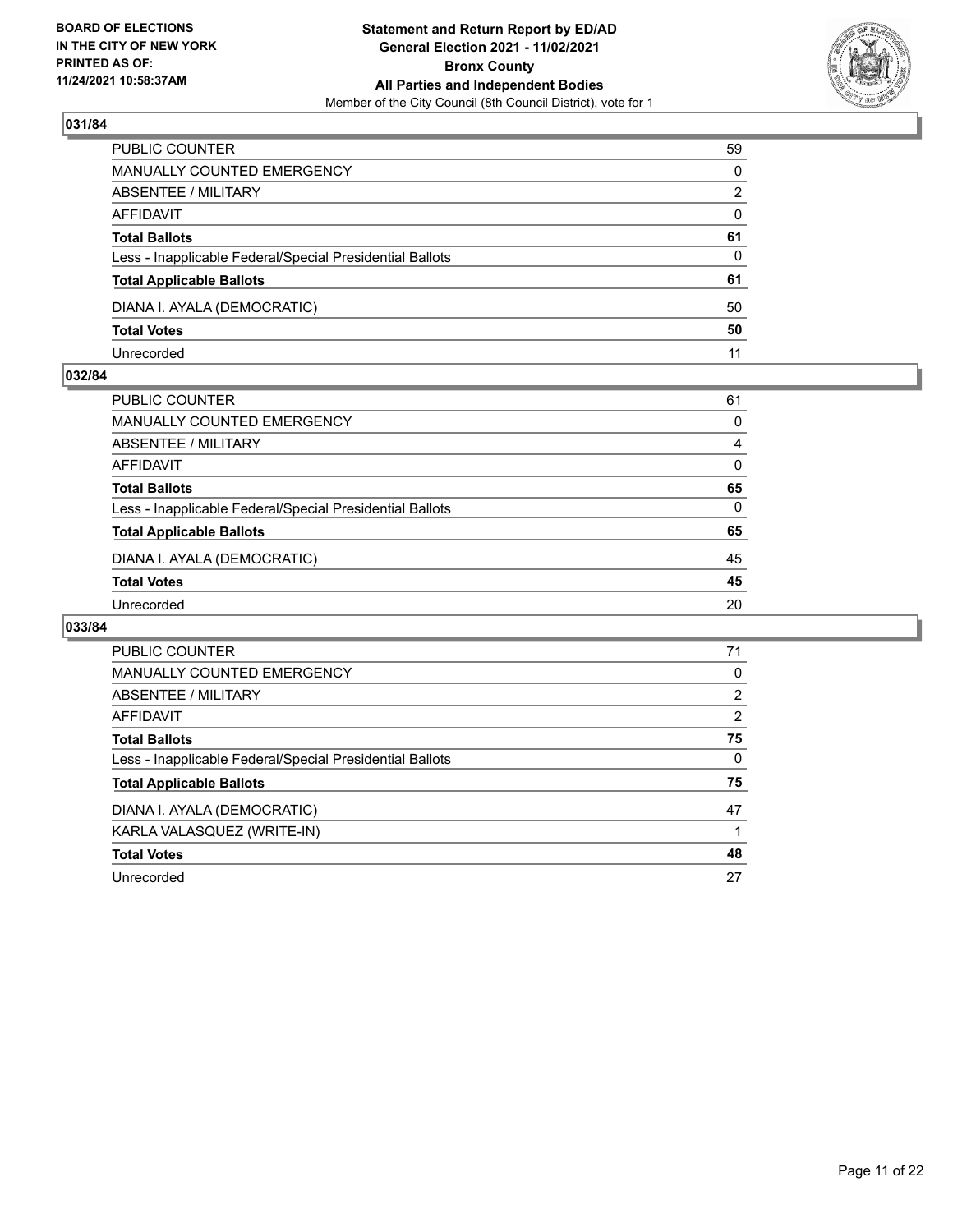

| <b>PUBLIC COUNTER</b>                                    | 122      |
|----------------------------------------------------------|----------|
| MANUALLY COUNTED EMERGENCY                               | $\Omega$ |
| ABSENTEE / MILITARY                                      | 9        |
| AFFIDAVIT                                                | 0        |
| <b>Total Ballots</b>                                     | 131      |
| Less - Inapplicable Federal/Special Presidential Ballots | 0        |
| <b>Total Applicable Ballots</b>                          | 131      |
| DIANA I. AYALA (DEMOCRATIC)                              | 99       |
| KARLA VALASQUEZ (WRITE-IN)                               |          |
| UNATTRIBUTABLE WRITE-IN (WRITE-IN)                       |          |
| <b>Total Votes</b>                                       | 101      |
| Unrecorded                                               | 30       |

#### **041/84**

| <b>PUBLIC COUNTER</b>                                    | 130      |
|----------------------------------------------------------|----------|
| MANUALLY COUNTED EMERGENCY                               | 0        |
| ABSENTEE / MILITARY                                      | 6        |
| <b>AFFIDAVIT</b>                                         |          |
| <b>Total Ballots</b>                                     | 137      |
| Less - Inapplicable Federal/Special Presidential Ballots | $\Omega$ |
| <b>Total Applicable Ballots</b>                          | 137      |
| DIANA I. AYALA (DEMOCRATIC)                              | 99       |
| SAMELYS LOPEZ (WRITE-IN)                                 |          |
| <b>Total Votes</b>                                       | 100      |
| Unrecorded                                               | 37       |

| <b>PUBLIC COUNTER</b>                                    | 151      |
|----------------------------------------------------------|----------|
| MANUALLY COUNTED EMERGENCY                               | $\Omega$ |
| ABSENTEE / MILITARY                                      |          |
| AFFIDAVIT                                                |          |
| <b>Total Ballots</b>                                     | 153      |
| Less - Inapplicable Federal/Special Presidential Ballots | $\Omega$ |
| <b>Total Applicable Ballots</b>                          | 153      |
| DIANA I. AYALA (DEMOCRATIC)                              | 101      |
| <b>Total Votes</b>                                       | 101      |
| Unrecorded                                               | 52       |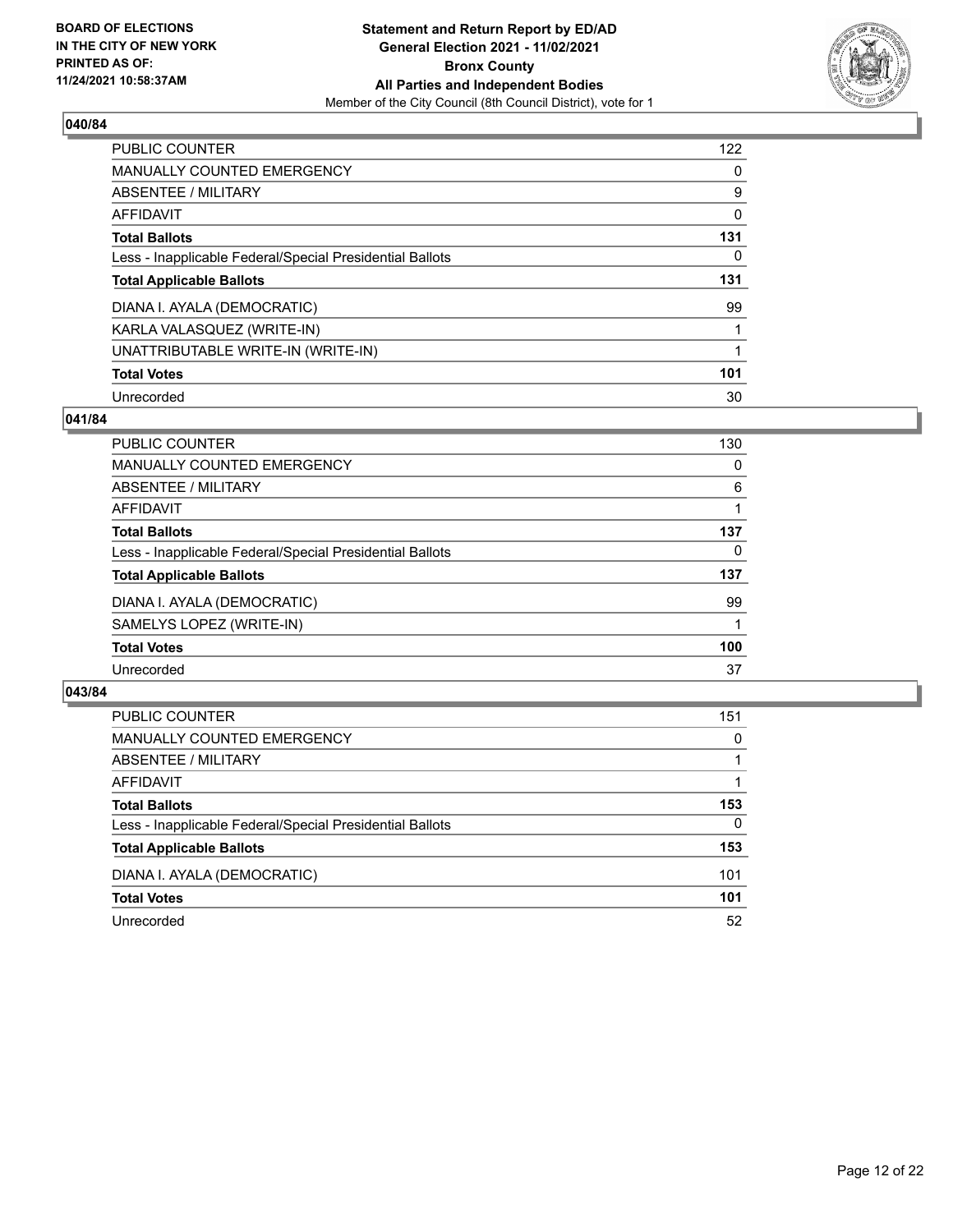

| PUBLIC COUNTER                                           | 118      |
|----------------------------------------------------------|----------|
| <b>MANUALLY COUNTED EMERGENCY</b>                        | 0        |
| <b>ABSENTEE / MILITARY</b>                               |          |
| AFFIDAVIT                                                |          |
| <b>Total Ballots</b>                                     | 126      |
| Less - Inapplicable Federal/Special Presidential Ballots | $\Omega$ |
| <b>Total Applicable Ballots</b>                          | 126      |
| DIANA I. AYALA (DEMOCRATIC)                              | 93       |
| <b>Total Votes</b>                                       | 93       |
| Unrecorded                                               | 33       |

#### **047/84**

| <b>PUBLIC COUNTER</b>                                    | 38 |
|----------------------------------------------------------|----|
| <b>MANUALLY COUNTED EMERGENCY</b>                        | 0  |
| ABSENTEE / MILITARY                                      |    |
| <b>AFFIDAVIT</b>                                         |    |
| <b>Total Ballots</b>                                     | 40 |
| Less - Inapplicable Federal/Special Presidential Ballots | 0  |
| <b>Total Applicable Ballots</b>                          | 40 |
| DIANA I. AYALA (DEMOCRATIC)                              | 29 |
| TRACY WOODALL (WRITE-IN)                                 |    |
| UNATTRIBUTABLE WRITE-IN (WRITE-IN)                       |    |
| <b>Total Votes</b>                                       | 31 |
| Unrecorded                                               | 9  |

#### **052/84**

| <b>PUBLIC COUNTER</b>                                    | 59       |
|----------------------------------------------------------|----------|
| <b>MANUALLY COUNTED EMERGENCY</b>                        | 0        |
| ABSENTEE / MILITARY                                      | 2        |
| AFFIDAVIT                                                | $\Omega$ |
| <b>Total Ballots</b>                                     | 61       |
| Less - Inapplicable Federal/Special Presidential Ballots | $\Omega$ |
| <b>Total Applicable Ballots</b>                          | 61       |
| DIANA I. AYALA (DEMOCRATIC)                              | 40       |
| <b>Total Votes</b>                                       | 40       |
| Unrecorded                                               | 21       |
|                                                          |          |

| PUBLIC COUNTER                                           | 95               |
|----------------------------------------------------------|------------------|
| <b>MANUALLY COUNTED EMERGENCY</b>                        | 0                |
| ABSENTEE / MILITARY                                      | 6                |
| AFFIDAVIT                                                |                  |
| <b>Total Ballots</b>                                     | 102 <sub>2</sub> |
| Less - Inapplicable Federal/Special Presidential Ballots | $\Omega$         |
| <b>Total Applicable Ballots</b>                          | 102 <sub>2</sub> |
| DIANA I. AYALA (DEMOCRATIC)                              | 67               |
| <b>Total Votes</b>                                       | 67               |
| Unrecorded                                               | 35               |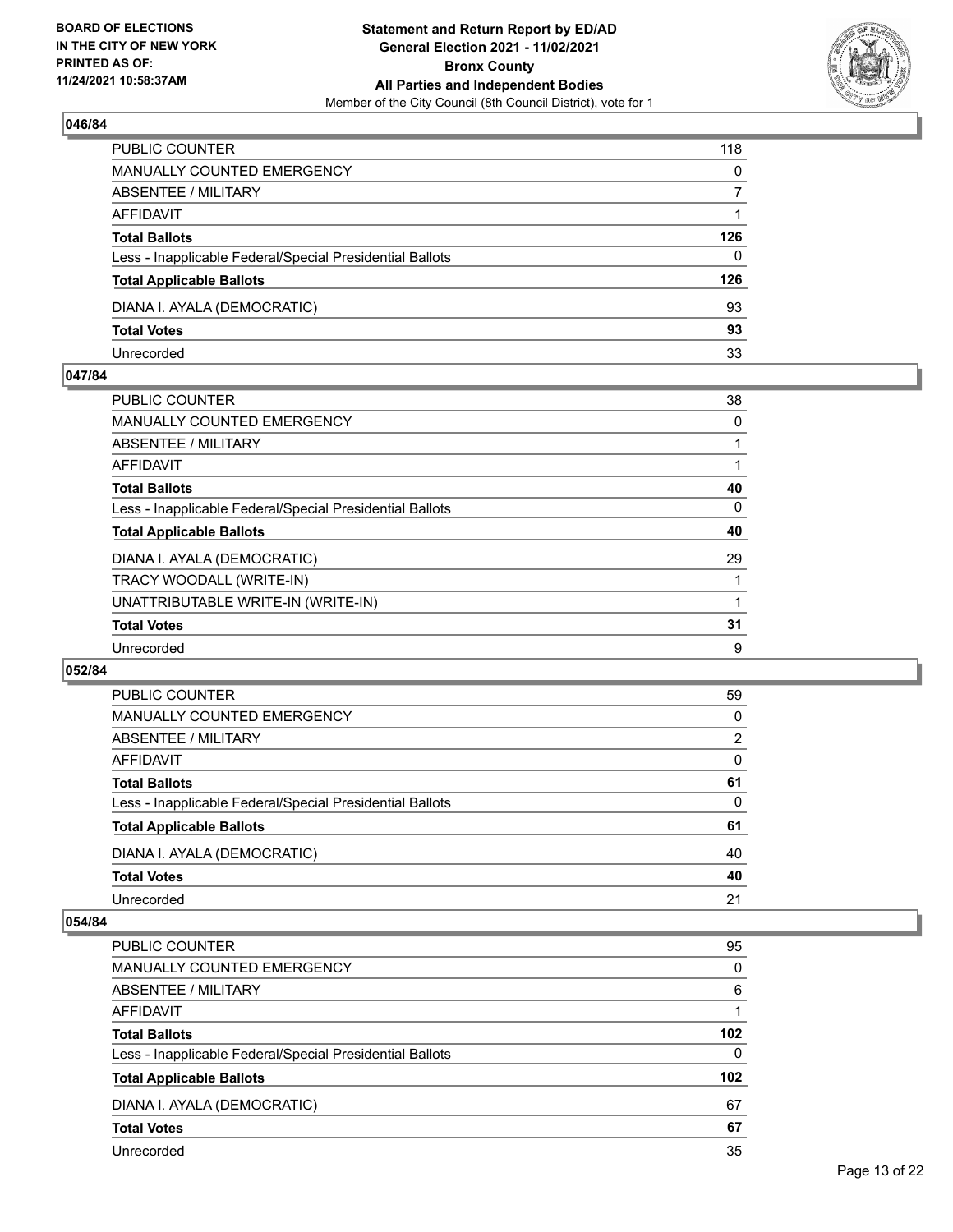

| PUBLIC COUNTER                                           | 82       |
|----------------------------------------------------------|----------|
| MANUALLY COUNTED EMERGENCY                               | $\Omega$ |
| ABSENTEE / MILITARY                                      | 5        |
| AFFIDAVIT                                                | $\Omega$ |
| <b>Total Ballots</b>                                     | 87       |
| Less - Inapplicable Federal/Special Presidential Ballots | $\Omega$ |
| <b>Total Applicable Ballots</b>                          | 87       |
| DIANA I. AYALA (DEMOCRATIC)                              | 62       |
| <b>Total Votes</b>                                       | 62       |
| Unrecorded                                               | 25       |

#### **056/84**

| PUBLIC COUNTER                                           | 95 |
|----------------------------------------------------------|----|
| <b>MANUALLY COUNTED EMERGENCY</b>                        | 0  |
| ABSENTEE / MILITARY                                      | 3  |
| AFFIDAVIT                                                | 0  |
| <b>Total Ballots</b>                                     | 98 |
| Less - Inapplicable Federal/Special Presidential Ballots | 0  |
| <b>Total Applicable Ballots</b>                          | 98 |
| DIANA I. AYALA (DEMOCRATIC)                              | 66 |
| CLAUDIA RAHMAN (WRITE-IN)                                |    |
| MOHAMMED MUTAWAKIL (WRITE-IN)                            |    |
| MYCHAL JOHNSON (WRITE-IN)                                |    |
| <b>Total Votes</b>                                       | 69 |
| Unrecorded                                               | 29 |
|                                                          |    |

| <b>PUBLIC COUNTER</b>                                    | 124            |
|----------------------------------------------------------|----------------|
| <b>MANUALLY COUNTED EMERGENCY</b>                        | 0              |
| ABSENTEE / MILITARY                                      | 2              |
| AFFIDAVIT                                                | $\overline{2}$ |
| <b>Total Ballots</b>                                     | 128            |
| Less - Inapplicable Federal/Special Presidential Ballots | $\Omega$       |
| <b>Total Applicable Ballots</b>                          | 128            |
| DIANA I. AYALA (DEMOCRATIC)                              | 93             |
| <b>JOSIE BYRNE (WRITE-IN)</b>                            |                |
| SAMMY RAVELO (WRITE-IN)                                  |                |
| <b>Total Votes</b>                                       | 95             |
| Unrecorded                                               | 33             |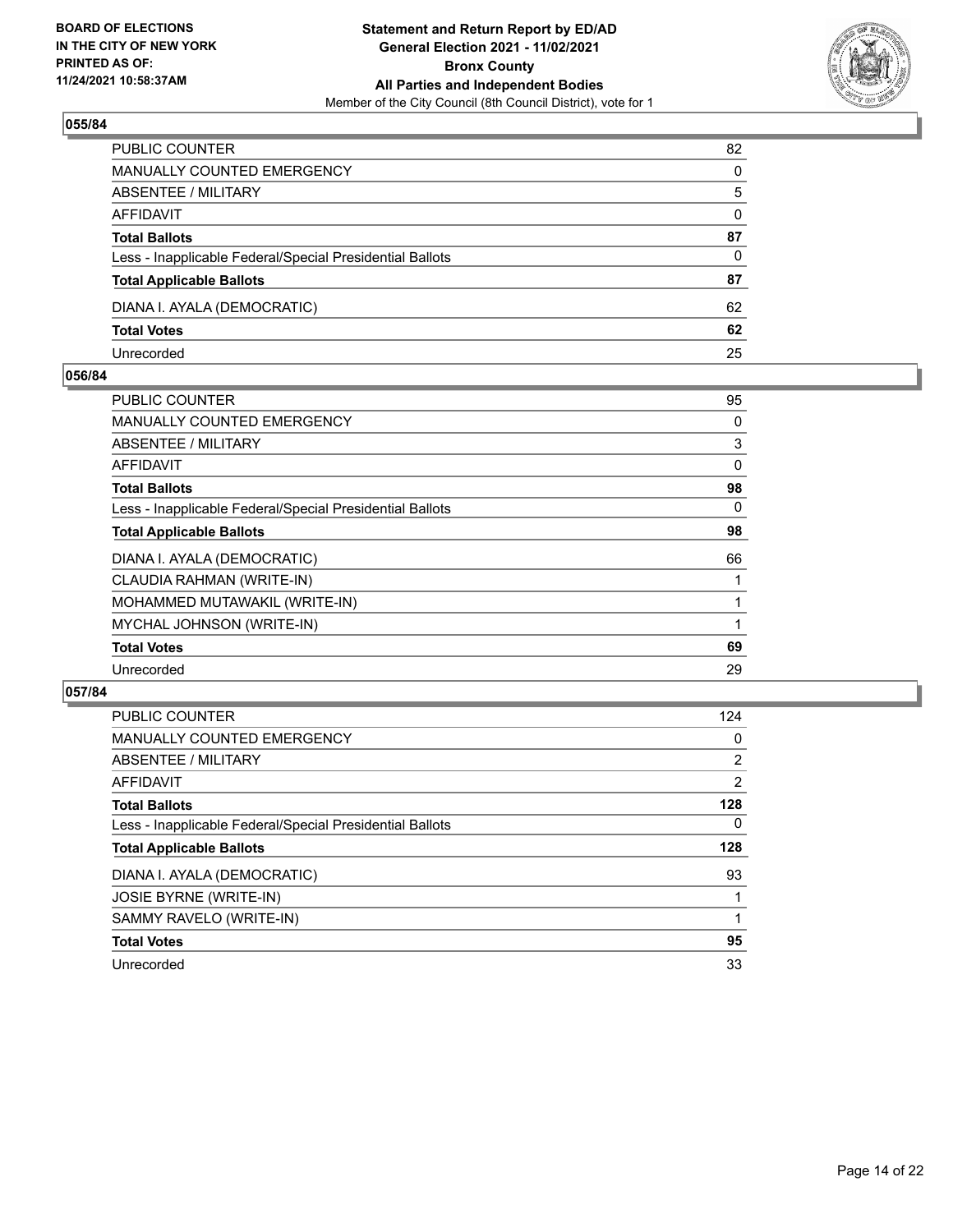

| PUBLIC COUNTER                                           | 113          |
|----------------------------------------------------------|--------------|
| <b>MANUALLY COUNTED EMERGENCY</b>                        | $\Omega$     |
| <b>ABSENTEE / MILITARY</b>                               | 5            |
| AFFIDAVIT                                                | $\mathbf{0}$ |
| <b>Total Ballots</b>                                     | 118          |
| Less - Inapplicable Federal/Special Presidential Ballots | $\Omega$     |
| <b>Total Applicable Ballots</b>                          | 118          |
| DIANA I. AYALA (DEMOCRATIC)                              | 100          |
| <b>Total Votes</b>                                       | 100          |
| Unrecorded                                               | 18           |

#### **059/84**

| <b>PUBLIC COUNTER</b>                                    | 109 |
|----------------------------------------------------------|-----|
| <b>MANUALLY COUNTED EMERGENCY</b>                        | 0   |
| ABSENTEE / MILITARY                                      | 6   |
| AFFIDAVIT                                                | 0   |
| <b>Total Ballots</b>                                     | 115 |
| Less - Inapplicable Federal/Special Presidential Ballots | 0   |
| <b>Total Applicable Ballots</b>                          | 115 |
| DIANA I. AYALA (DEMOCRATIC)                              | 94  |
| <b>GEORGE COLON (WRITE-IN)</b>                           |     |
| MYCHAL JOHNSON (WRITE-IN)                                |     |
| <b>Total Votes</b>                                       | 96  |
| Unrecorded                                               | 19  |
|                                                          |     |

| <b>PUBLIC COUNTER</b>                                    | 84       |
|----------------------------------------------------------|----------|
| <b>MANUALLY COUNTED EMERGENCY</b>                        | $\Omega$ |
| ABSENTEE / MILITARY                                      | 2        |
| AFFIDAVIT                                                | $\Omega$ |
| <b>Total Ballots</b>                                     | 86       |
| Less - Inapplicable Federal/Special Presidential Ballots | 0        |
| <b>Total Applicable Ballots</b>                          | 86       |
| DIANA I. AYALA (DEMOCRATIC)                              | 57       |
| UNATTRIBUTABLE WRITE-IN (WRITE-IN)                       |          |
| <b>Total Votes</b>                                       | 58       |
| Unrecorded                                               | 28       |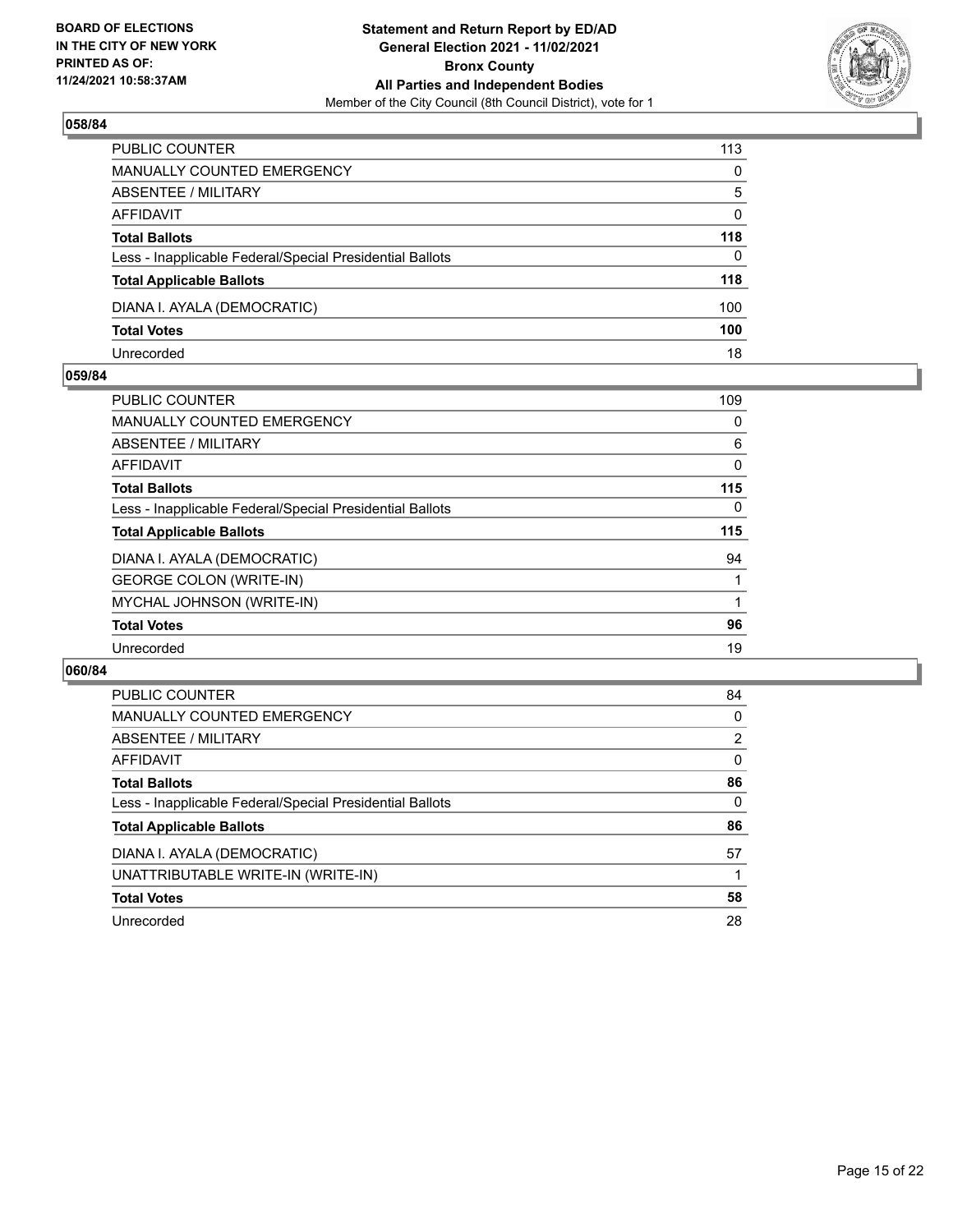

| PUBLIC COUNTER                                           | 115          |
|----------------------------------------------------------|--------------|
| MANUALLY COUNTED EMERGENCY                               | $\Omega$     |
| ABSENTEE / MILITARY                                      | 5            |
| AFFIDAVIT                                                | $\mathbf{0}$ |
| <b>Total Ballots</b>                                     | 120          |
| Less - Inapplicable Federal/Special Presidential Ballots | $\mathbf{0}$ |
| <b>Total Applicable Ballots</b>                          | 120          |
| DIANA I. AYALA (DEMOCRATIC)                              | 92           |
| <b>Total Votes</b>                                       | 92           |
| Unrecorded                                               | 28           |

#### **062/84**

| PUBLIC COUNTER                                           | 112      |
|----------------------------------------------------------|----------|
| <b>MANUALLY COUNTED EMERGENCY</b>                        | $\Omega$ |
| ABSENTEE / MILITARY                                      | 7        |
| AFFIDAVIT                                                | 3        |
| <b>Total Ballots</b>                                     | 122      |
| Less - Inapplicable Federal/Special Presidential Ballots | $\Omega$ |
| <b>Total Applicable Ballots</b>                          | 122      |
| DIANA I. AYALA (DEMOCRATIC)                              | 87       |
| <b>Total Votes</b>                                       | 87       |
| Unrecorded                                               | 35       |

| <b>PUBLIC COUNTER</b>                                    | 110      |
|----------------------------------------------------------|----------|
| <b>MANUALLY COUNTED EMERGENCY</b>                        | 0        |
| ABSENTEE / MILITARY                                      | 2        |
| AFFIDAVIT                                                | 0        |
| <b>Total Ballots</b>                                     | $112$    |
| Less - Inapplicable Federal/Special Presidential Ballots | $\Omega$ |
| <b>Total Applicable Ballots</b>                          | $112$    |
| DIANA I. AYALA (DEMOCRATIC)                              | 79       |
| UNATTRIBUTABLE WRITE-IN (WRITE-IN)                       |          |
| <b>Total Votes</b>                                       | 80       |
| Unrecorded                                               | 32       |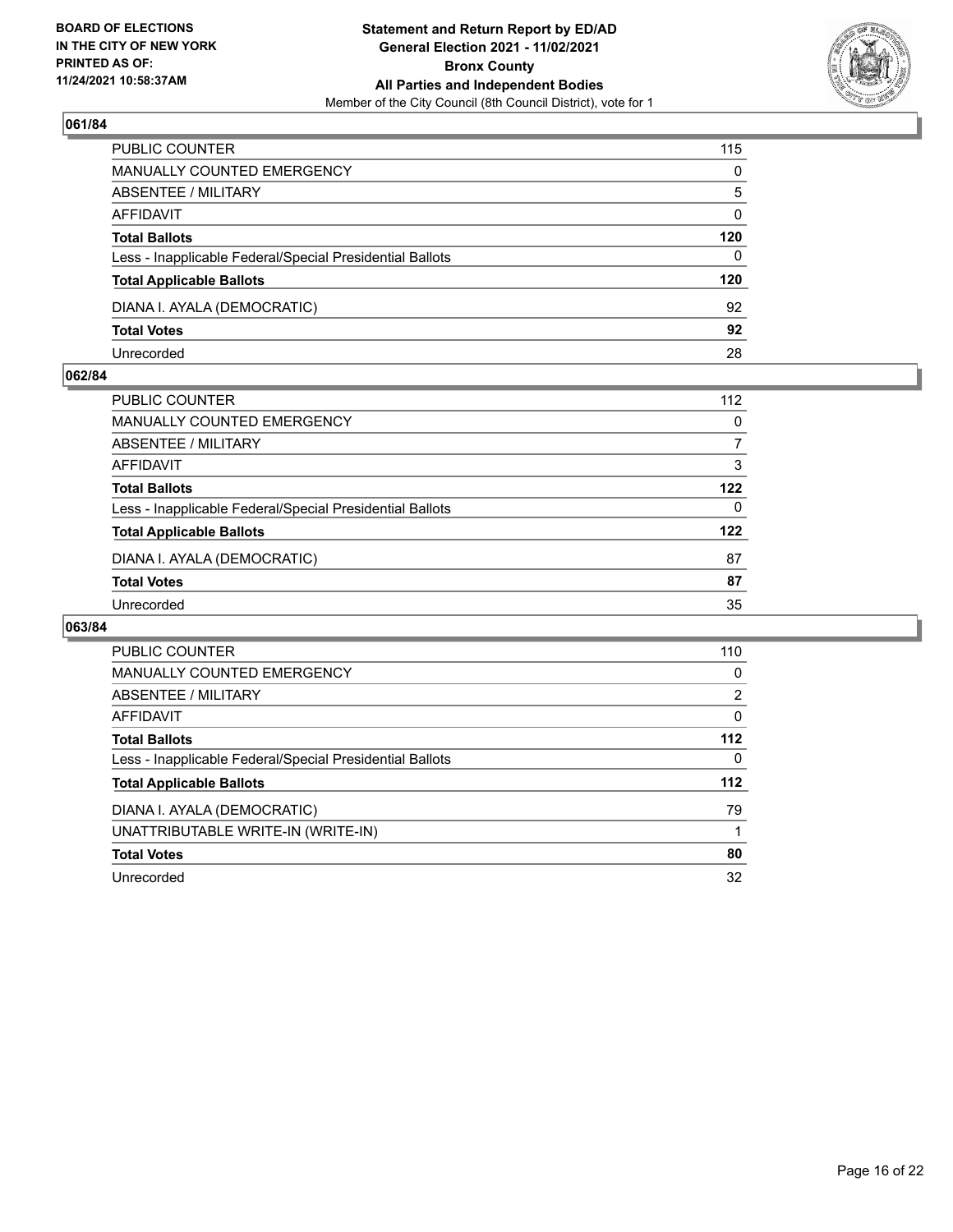

| <b>PUBLIC COUNTER</b>                                    | 129      |
|----------------------------------------------------------|----------|
| MANUALLY COUNTED EMERGENCY                               | $\Omega$ |
| ABSENTEE / MILITARY                                      |          |
| AFFIDAVIT                                                | 0        |
| <b>Total Ballots</b>                                     | 136      |
| Less - Inapplicable Federal/Special Presidential Ballots | 0        |
| <b>Total Applicable Ballots</b>                          | 136      |
| DIANA I. AYALA (DEMOCRATIC)                              | 94       |
| JEFFERY GEORGE (WRITE-IN)                                |          |
| UNATTRIBUTABLE WRITE-IN (WRITE-IN)                       |          |
| <b>Total Votes</b>                                       | 96       |
| Unrecorded                                               | 40       |

#### **065/84**

| PUBLIC COUNTER                                           | 88       |
|----------------------------------------------------------|----------|
| MANUALLY COUNTED EMERGENCY                               | $\Omega$ |
| ABSENTEE / MILITARY                                      | 5        |
| AFFIDAVIT                                                | 2        |
| <b>Total Ballots</b>                                     | 95       |
| Less - Inapplicable Federal/Special Presidential Ballots | $\Omega$ |
| <b>Total Applicable Ballots</b>                          | 95       |
| DIANA I. AYALA (DEMOCRATIC)                              | 64       |
| <b>Total Votes</b>                                       | 64       |
| Unrecorded                                               | 31       |

| PUBLIC COUNTER                                           | 85       |
|----------------------------------------------------------|----------|
| <b>MANUALLY COUNTED EMERGENCY</b>                        | 0        |
| ABSENTEE / MILITARY                                      | 6        |
| AFFIDAVIT                                                | $\Omega$ |
| <b>Total Ballots</b>                                     | 91       |
| Less - Inapplicable Federal/Special Presidential Ballots | 0        |
| <b>Total Applicable Ballots</b>                          | 91       |
| DIANA I. AYALA (DEMOCRATIC)                              | 72       |
| <b>Total Votes</b>                                       | 72       |
| Unrecorded                                               | 19       |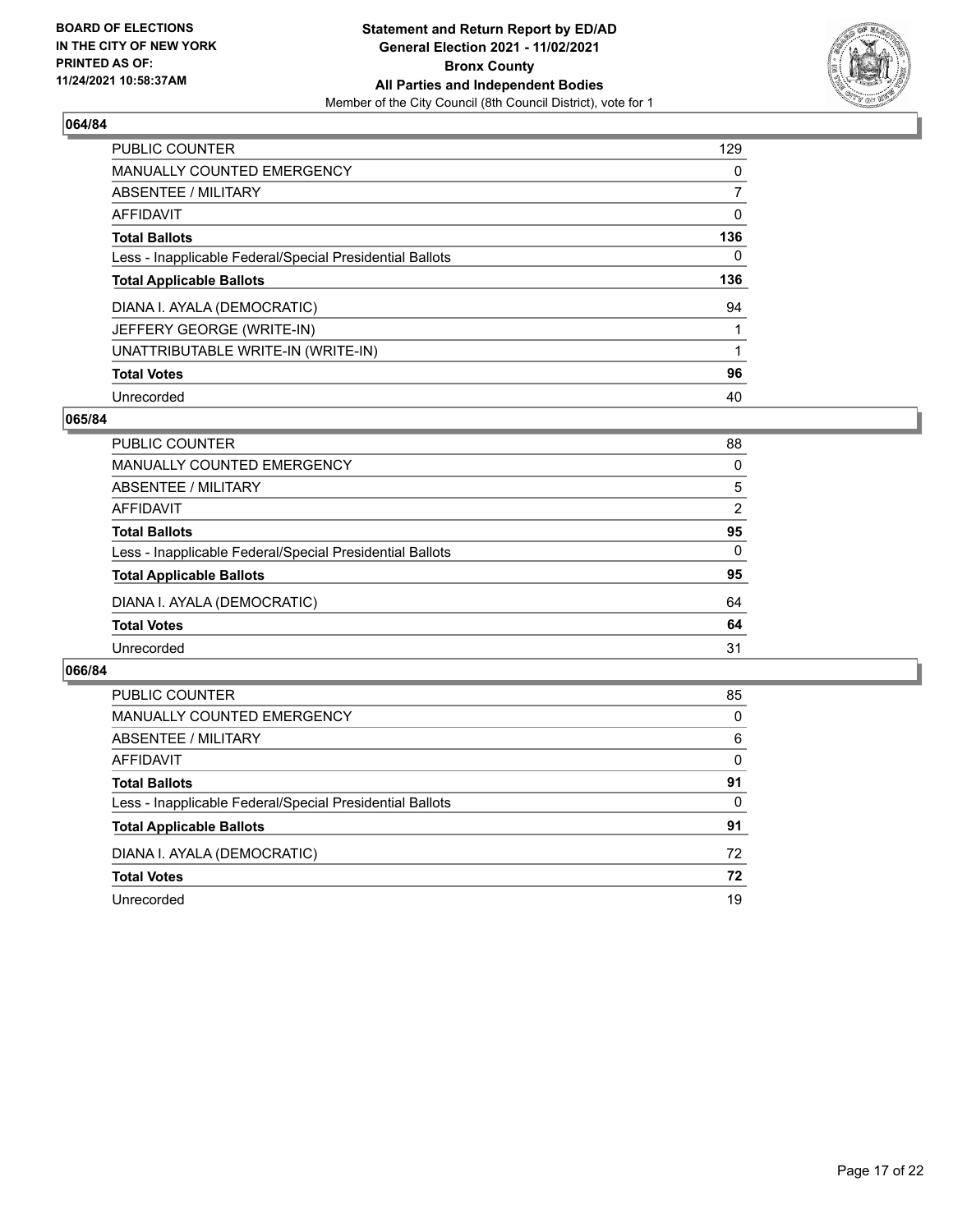

| <b>PUBLIC COUNTER</b>                                    | 118      |
|----------------------------------------------------------|----------|
| MANUALLY COUNTED EMERGENCY                               | $\Omega$ |
| ABSENTEE / MILITARY                                      |          |
| AFFIDAVIT                                                | 2        |
| <b>Total Ballots</b>                                     | 127      |
| Less - Inapplicable Federal/Special Presidential Ballots | 0        |
| <b>Total Applicable Ballots</b>                          | 127      |
|                                                          |          |
| DIANA I. AYALA (DEMOCRATIC)                              | 91       |
| LESLIE LYGA (WRITE-IN)                                   |          |
| UNATTRIBUTABLE WRITE-IN (WRITE-IN)                       |          |
| <b>Total Votes</b>                                       | 93       |

#### **068/84**

| <b>PUBLIC COUNTER</b>                                    | 102      |
|----------------------------------------------------------|----------|
| MANUALLY COUNTED EMERGENCY                               | $\Omega$ |
| ABSENTEE / MILITARY                                      | 3        |
| AFFIDAVIT                                                | 3        |
| <b>Total Ballots</b>                                     | 108      |
| Less - Inapplicable Federal/Special Presidential Ballots | $\Omega$ |
| <b>Total Applicable Ballots</b>                          | 108      |
| DIANA I. AYALA (DEMOCRATIC)                              | 77       |
| <b>Total Votes</b>                                       | 77       |
| Unrecorded                                               | 31       |

| <b>PUBLIC COUNTER</b>                                    | 51 |
|----------------------------------------------------------|----|
| <b>MANUALLY COUNTED EMERGENCY</b>                        | 0  |
| ABSENTEE / MILITARY                                      |    |
| <b>AFFIDAVIT</b>                                         | 0  |
| <b>Total Ballots</b>                                     | 52 |
| Less - Inapplicable Federal/Special Presidential Ballots | 0  |
| <b>Total Applicable Ballots</b>                          | 52 |
| DIANA I. AYALA (DEMOCRATIC)                              | 27 |
| UNATTRIBUTABLE WRITE-IN (WRITE-IN)                       |    |
| <b>Total Votes</b>                                       | 28 |
| Unrecorded                                               | 24 |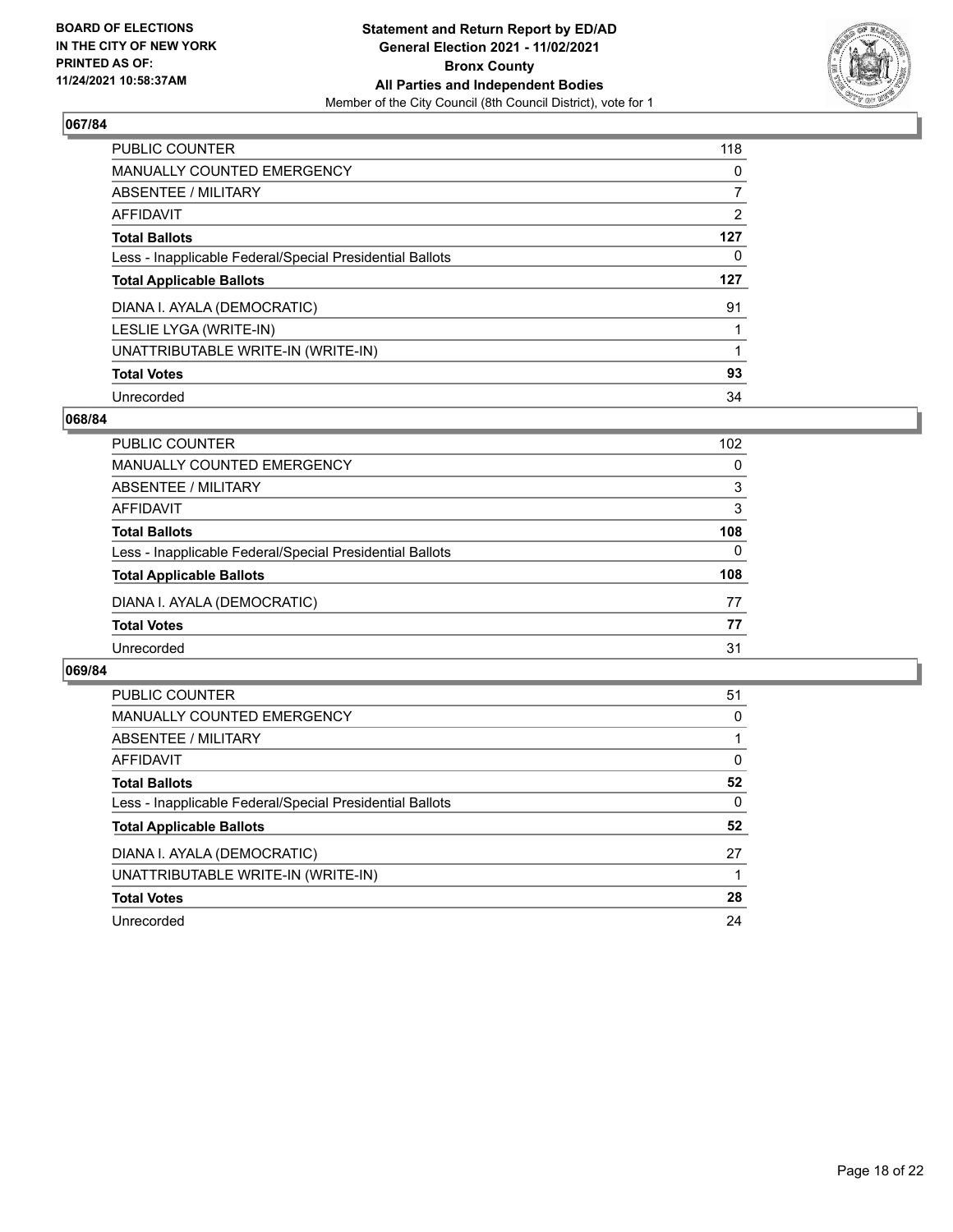

| PUBLIC COUNTER                                           | 101            |
|----------------------------------------------------------|----------------|
| MANUALLY COUNTED EMERGENCY                               | $\mathbf{0}$   |
| ABSENTEE / MILITARY                                      | $\overline{4}$ |
| AFFIDAVIT                                                |                |
| Total Ballots                                            | 106            |
| Less - Inapplicable Federal/Special Presidential Ballots | $\mathbf{0}$   |
| <b>Total Applicable Ballots</b>                          | 106            |
| DIANA I. AYALA (DEMOCRATIC)                              | 80             |
| UNATTRIBUTABLE WRITE-IN (WRITE-IN)                       |                |
| <b>Total Votes</b>                                       | 81             |
| Unrecorded                                               | 25             |

#### **071/84**

| <b>PUBLIC COUNTER</b>                                    | 136      |
|----------------------------------------------------------|----------|
| <b>MANUALLY COUNTED EMERGENCY</b>                        | 0        |
| ABSENTEE / MILITARY                                      | 6        |
| AFFIDAVIT                                                | $\Omega$ |
| <b>Total Ballots</b>                                     | 142      |
| Less - Inapplicable Federal/Special Presidential Ballots | $\Omega$ |
| <b>Total Applicable Ballots</b>                          | 142      |
| DIANA I. AYALA (DEMOCRATIC)                              | 98       |
| <b>Total Votes</b>                                       | 98       |
| Unrecorded                                               | 44       |

#### **072/84**

| <b>PUBLIC COUNTER</b>                                    | 133 |
|----------------------------------------------------------|-----|
| <b>MANUALLY COUNTED EMERGENCY</b>                        | 0   |
| ABSENTEE / MILITARY                                      | 4   |
| AFFIDAVIT                                                |     |
| <b>Total Ballots</b>                                     | 138 |
| Less - Inapplicable Federal/Special Presidential Ballots | 0   |
| <b>Total Applicable Ballots</b>                          | 138 |
| DIANA I. AYALA (DEMOCRATIC)                              | 101 |
| ED GARCIA (WRITE-IN)                                     |     |
| <b>Total Votes</b>                                       | 102 |
| Unrecorded                                               | 36  |

| PUBLIC COUNTER                                           | 21            |
|----------------------------------------------------------|---------------|
| <b>MANUALLY COUNTED EMERGENCY</b>                        | $\Omega$      |
| ABSENTEE / MILITARY                                      | 4             |
| AFFIDAVIT                                                | $\Omega$      |
| <b>Total Ballots</b>                                     | 25            |
| Less - Inapplicable Federal/Special Presidential Ballots | $\Omega$      |
| <b>Total Applicable Ballots</b>                          | 25            |
| DIANA I. AYALA (DEMOCRATIC)                              | 23            |
| <b>Total Votes</b>                                       | 23            |
| Unrecorded                                               | $\mathcal{P}$ |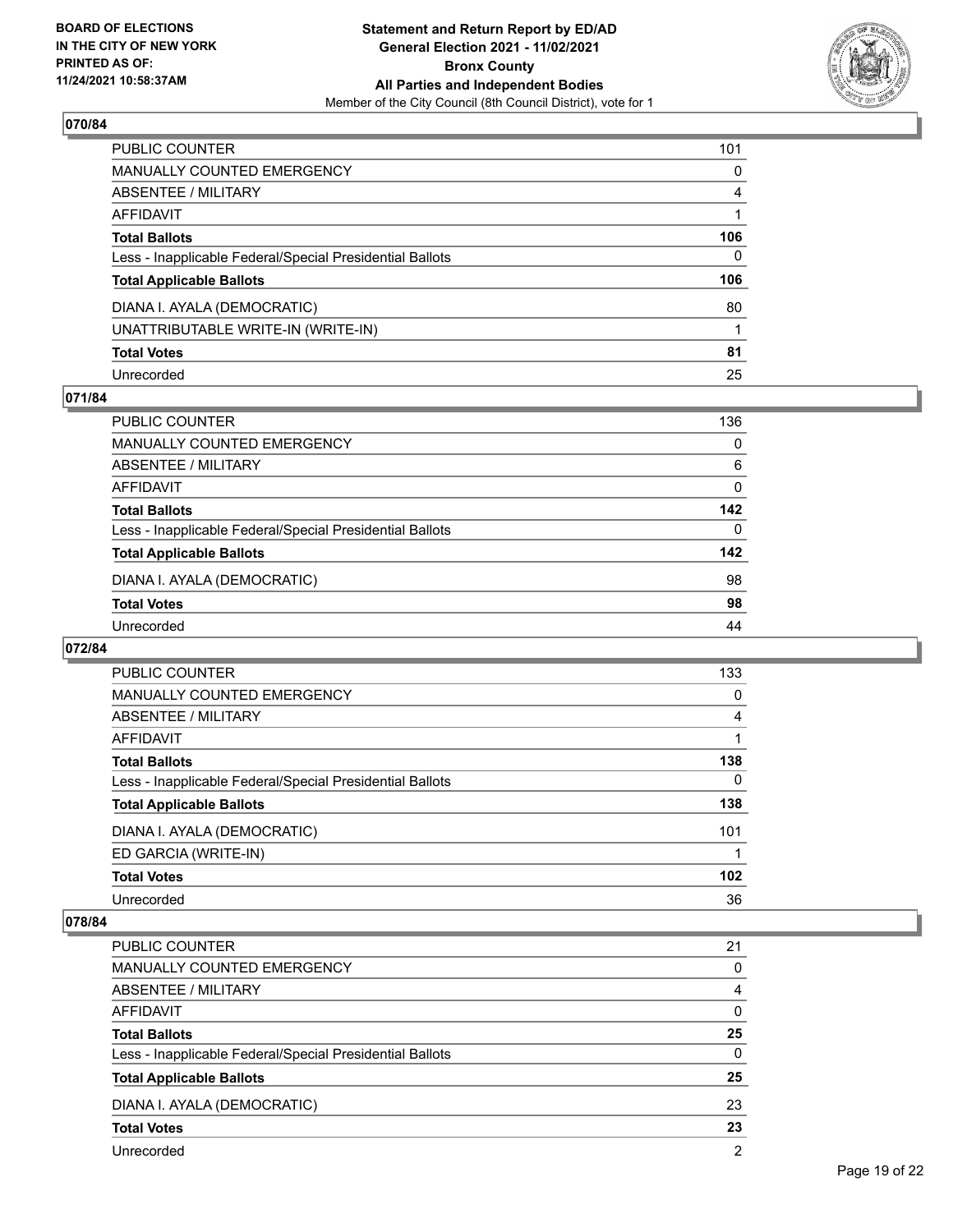

| PUBLIC COUNTER                                           |          |
|----------------------------------------------------------|----------|
| <b>MANUALLY COUNTED EMERGENCY</b>                        | 0        |
| ABSENTEE / MILITARY                                      | 0        |
| AFFIDAVIT                                                | $\Omega$ |
| <b>Total Ballots</b>                                     |          |
| Less - Inapplicable Federal/Special Presidential Ballots | 0        |
| <b>Total Applicable Ballots</b>                          |          |
| DIANA I. AYALA (DEMOCRATIC)                              |          |
| <b>Total Votes</b>                                       |          |

### **084/84**

| PUBLIC COUNTER                                           | 39       |
|----------------------------------------------------------|----------|
| MANUALLY COUNTED EMERGENCY                               | 0        |
| ABSENTEE / MILITARY                                      | 3        |
| AFFIDAVIT                                                | 0        |
| Total Ballots                                            | 42       |
| Less - Inapplicable Federal/Special Presidential Ballots | $\Omega$ |
| <b>Total Applicable Ballots</b>                          | 42       |
| DIANA I. AYALA (DEMOCRATIC)                              | 32       |
| TAMIKA MAPP (WRITE-IN)                                   |          |
| <b>Total Votes</b>                                       | 33       |
| Unrecorded                                               | 9        |

| <b>PUBLIC COUNTER</b>                                    | 65       |
|----------------------------------------------------------|----------|
| MANUALLY COUNTED EMERGENCY                               | 0        |
| ABSENTEE / MILITARY                                      | 0        |
| AFFIDAVIT                                                | $\Omega$ |
| <b>Total Ballots</b>                                     | 65       |
| Less - Inapplicable Federal/Special Presidential Ballots | $\Omega$ |
| <b>Total Applicable Ballots</b>                          | 65       |
| DIANA I. AYALA (DEMOCRATIC)                              | 51       |
| <b>Total Votes</b>                                       | 51       |
| Unrecorded                                               | 14       |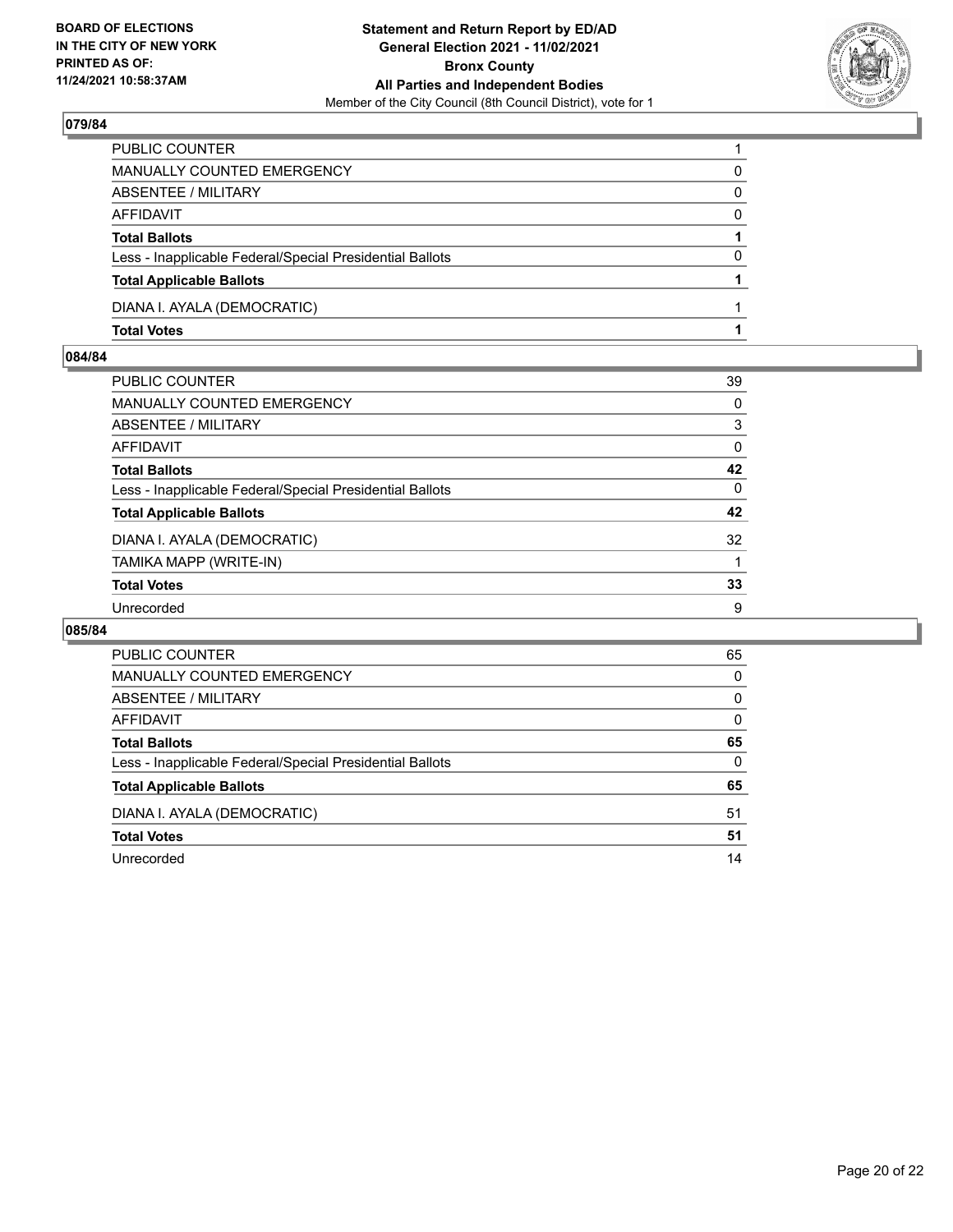

| PUBLIC COUNTER                                           | 78           |
|----------------------------------------------------------|--------------|
| <b>MANUALLY COUNTED EMERGENCY</b>                        | 0            |
| <b>ABSENTEE / MILITARY</b>                               | 2            |
| AFFIDAVIT                                                | $\mathbf{0}$ |
| <b>Total Ballots</b>                                     | 80           |
| Less - Inapplicable Federal/Special Presidential Ballots | 0            |
| <b>Total Applicable Ballots</b>                          | 80           |
| DIANA I. AYALA (DEMOCRATIC)                              | 59           |
| <b>Total Votes</b>                                       | 59           |
| Unrecorded                                               | 21           |

#### **042/85**

| <b>PUBLIC COUNTER</b>                                    | 150      |
|----------------------------------------------------------|----------|
| MANUALLY COUNTED EMERGENCY                               | 0        |
| <b>ABSENTEE / MILITARY</b>                               | 4        |
| AFFIDAVIT                                                | 0        |
| <b>Total Ballots</b>                                     | 154      |
| Less - Inapplicable Federal/Special Presidential Ballots | $\Omega$ |
| <b>Total Applicable Ballots</b>                          | 154      |
| DIANA I. AYALA (DEMOCRATIC)                              | 122      |
| UNATTRIBUTABLE WRITE-IN (WRITE-IN)                       |          |
| <b>Total Votes</b>                                       | 123      |
| Unrecorded                                               | 31       |
|                                                          |          |

| PUBLIC COUNTER                                           | 51       |
|----------------------------------------------------------|----------|
| <b>MANUALLY COUNTED EMERGENCY</b>                        | $\Omega$ |
| ABSENTEE / MILITARY                                      | $\Omega$ |
| AFFIDAVIT                                                | 0        |
| <b>Total Ballots</b>                                     | 51       |
| Less - Inapplicable Federal/Special Presidential Ballots | 0        |
| <b>Total Applicable Ballots</b>                          | 51       |
| DIANA I. AYALA (DEMOCRATIC)                              | 38       |
| <b>Total Votes</b>                                       | 38       |
| Unrecorded                                               | 13       |